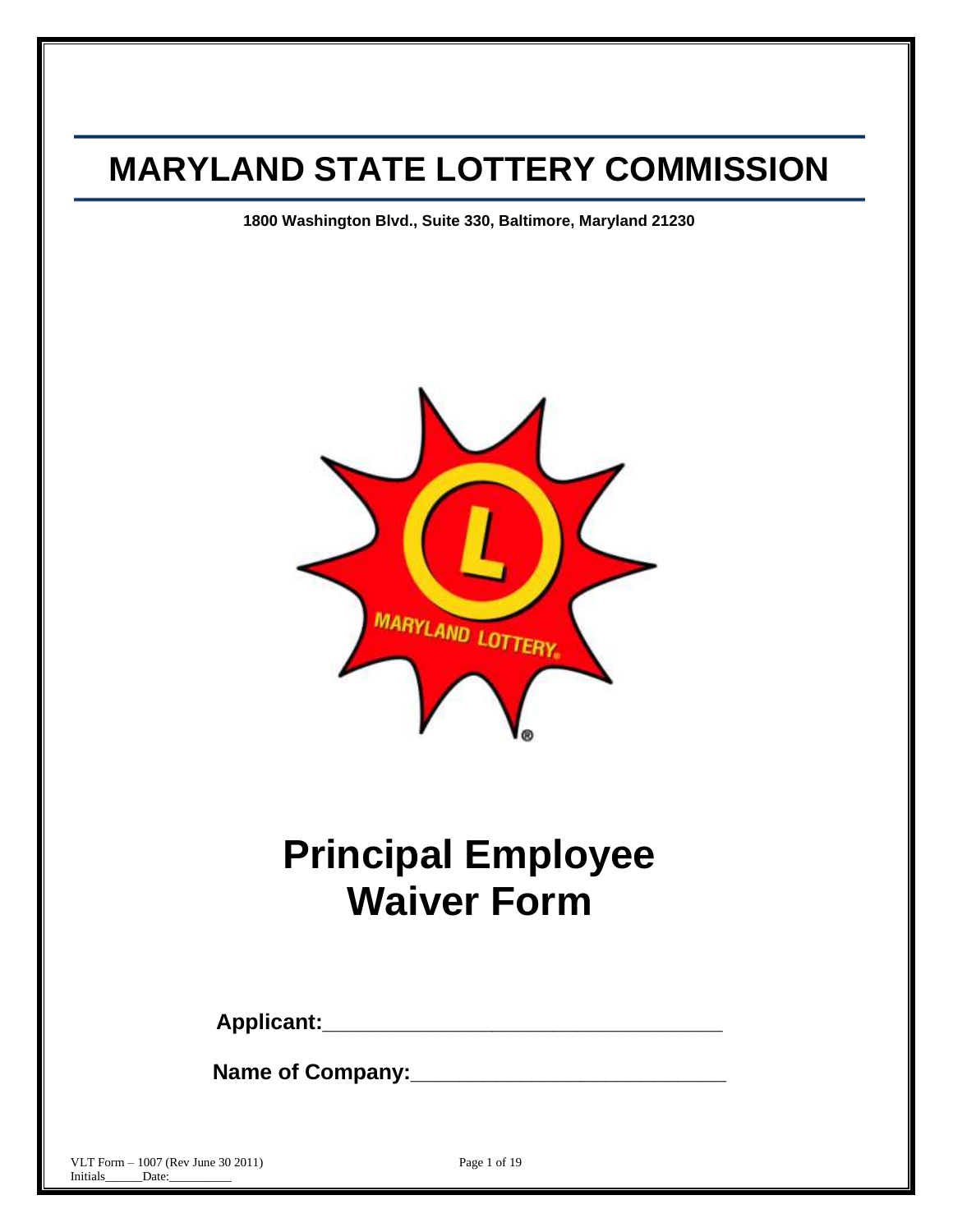# **WAIVER ELIGIBILITY**

The Commission may waive, or exempt the applicant from, some or all of the licensing requirements set forth in Subtitle § 9-1A of the State Government Article of the Annotated Code of Maryland ("Subtitle 9-1A"). At any time before or after a waiver or exemption has been granted, the Commission may limit or restrict the exemption or waiver as the Commission deems necessary in the public interest, and may require the applicant who is granted the exemption or waiver to cooperate with the Commission and to provide the Commission with any required additional information as a condition of the exemption or waiver.

### **To be eligible the applicant must demonstrate one of the following:**

- 1. If the applicant is an officer or director of a publicly traded intermediary or holding company of a VLT Applicant or of a privately held company, who is not a member of the audit committee, the person shall be required to demonstrate that he is not significantly involved in the affairs of the VLT Applicant in addition to the following:
	- i. A description of their duties and responsibilities with the Business Entity;
	- ii. The terms of their compensation;
	- iii. Any Board Committee Memberships, including a description of the functions and responsibilities of any such committee;
	- iv. A description of their ownership interest; and
	- v. A certification by the director stating that the director is not significantly involved in the affairs of the VLT Applicant.
- 2. If the applicant is an officer or director of a Publicly Traded Intermediary or holding company or of a privately held company of a VLT Applicant, contractor, manufacturer or management company the person shall be required to demonstrate that he is not significantly involved in the affairs of the licensed supplier, manufacturer, VLT Operator in addition to the following:
	- i. A description their title, duties and responsibilities with the Business Entity;
	- ii. The terms of their compensation;
	- iii. Any Board Committee Memberships, including a description of the functions and responsibilities of any such committee;
	- iv. A description of their ownership interest; and
	- v. A certification by the officer stating that the officer is not significantly involved in the affairs of the licensed supplier, manufacturer or management company.

**Note**: An Outside director of a Publicly Traded Intermediary or holding company of a licensed supplier, licensed manufacturer or licensed management company who is not a member of the entity's audit committee or the Chairman of The Board, is not required to apply for a waiver unless otherwise determined by the Commission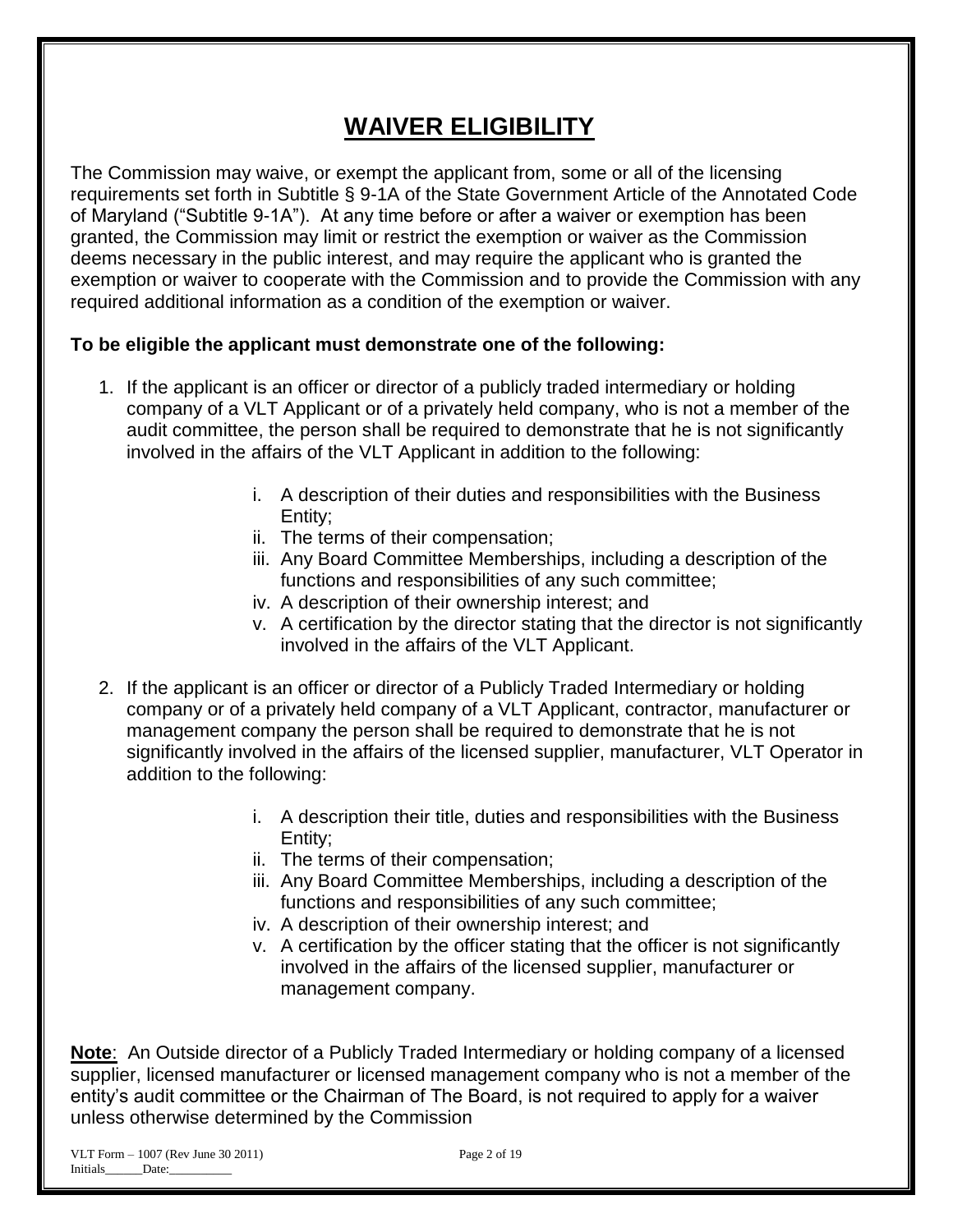- 3. If the applicant is a PRINCIPAL EMPLOYEE of an entity, the person, shall be required to demonstrate that he or she is not assigned to the licensee's gaming operations in the State Of Maryland or that their duties do not have an effect on or require contact with slot machines for use or play in the State of Maryland as well as the following:
	- i. A description of their title, duties and responsibilities with the business entity; and
	- ii. A certification by the entity's CEO stating that the employee is not assigned to the licensee's gaming operations in the State of Maryland or that the employee's duties do not have an effect on or require contact with slot machines for use or play within the state of Maryland.
- 4. If the applicant is a PRINCIPAL employee of a VLT Applicant, supplier, manufacturer or management company who have been licensed in another jurisdiction. The Commission will determine if that jurisdictions licensing standards are comprehensive, thorough and provide similar adequate safeguards to those provided in the State of Maryland before granting a waiver.

**Note:** *A complete and unaltered copy of the jurisdiction(s) application must be attached to this waiver request. Only attach jurisdiction(s) who you believe most closely resemble Maryland's comprehensive licensing standards.*

# **Note:** *This waiver temporarily suspends the filing of the Principal Employee Forms VLT Form 1004 until a determination is made by the Commission regarding the granting of the waiver.*

## **APPLICATION AND LICENSE FEES**

**\*Note:** There is only *one* \$2,500 fee. If a waiver is filed the \$2,500 is due upon filing. Should the Commission then require the filing of Forms 1004 there would be no additional application fee.

**\*\*Background Investigation Fees**: Applicant shall reimburse the Commission for any additional costs incurred in completing the background investigation.

VLT Form – 1007 (Rev June 30 2011) Page 3 of 19 Initials\_\_\_\_\_\_Date: \_\_\_\_\_\_\_\_\_\_\_\_\_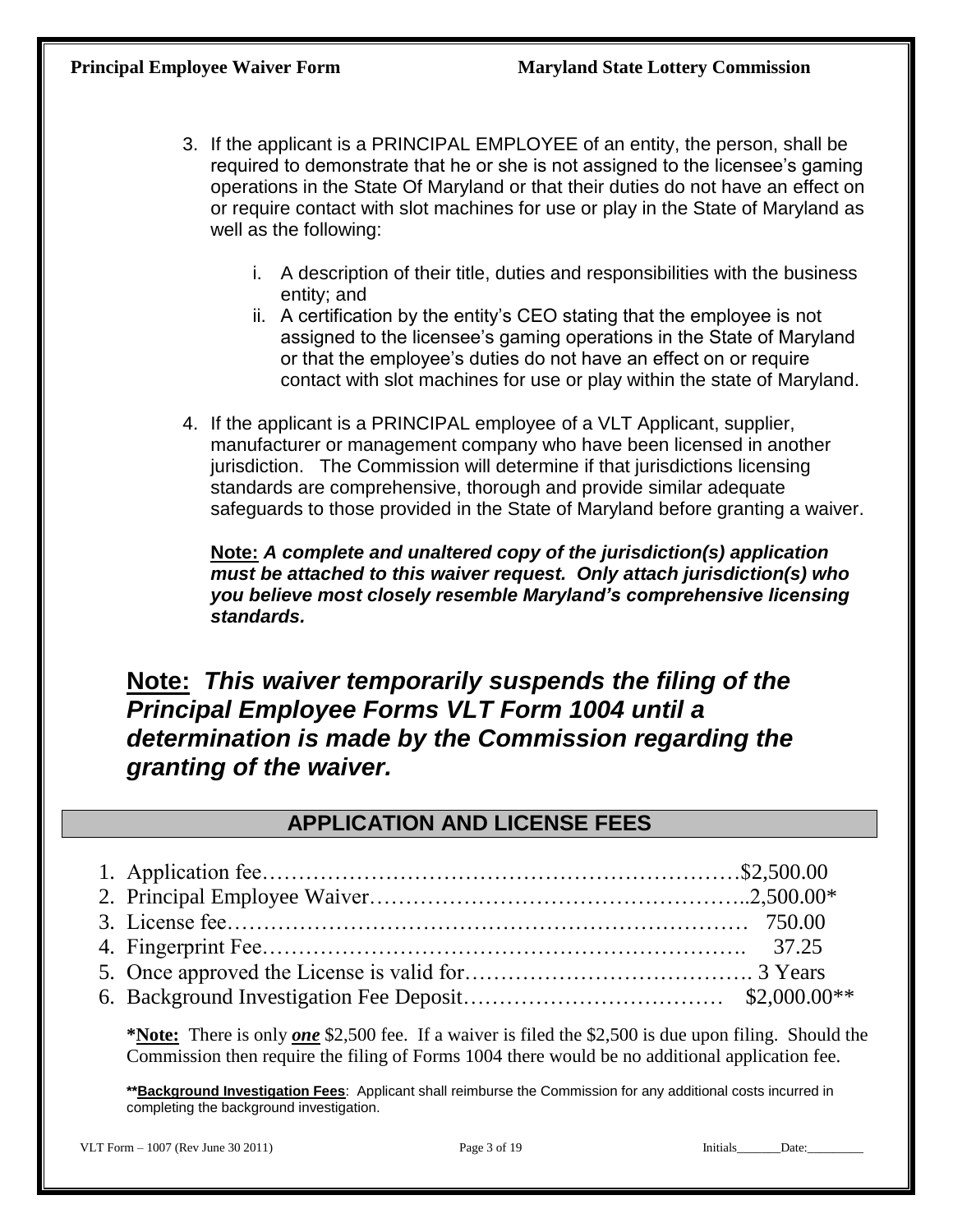### **Principal Employee Waiver Form Maryland State Lottery Commission**

**Note: License, Application, Background & fingerprint fees** are due at the time of application. They are nonrefundable. You may wire transfer your payment or send it to the following address: (**DO NOT SEND THE APPLICATION AND PAYMENT TOGETHER)**

**Payment is mailed to: Maryland State Lottery Agency** Attn: Support Services 1800 Washington Blvd, Suite 330 Baltimore, Maryland 21230

#### **Wire Payment to:**

- 1. Maryland Lottery Account Number: 446014266944
- 2. **Name of the Account** Maryland Lottery VLT Escrow 026009593 Bank of America, New York, NY
- 3. **If required**, the SWIFT code is BOFAUS3N Ref: Bank of America in the State of Maryland

The **application** is sent to the same address, except: Attn: VLT Licensing Division.

#### **PAYMENT FORM:** *MUST* **be sent as a certified/bank check or money order.**

### **TABLE OF CONTENTS**

### **Page #**

| <b>Section A</b> | $\boldsymbol{4}$           |
|------------------|----------------------------|
| <b>Section B</b> | $\boldsymbol{4}$           |
| <b>Section C</b> | 5                          |
| <b>Section D</b> | 9                          |
|                  | 10<br>12<br>13<br>14<br>16 |
|                  | 17                         |
|                  | 18                         |
|                  | 19                         |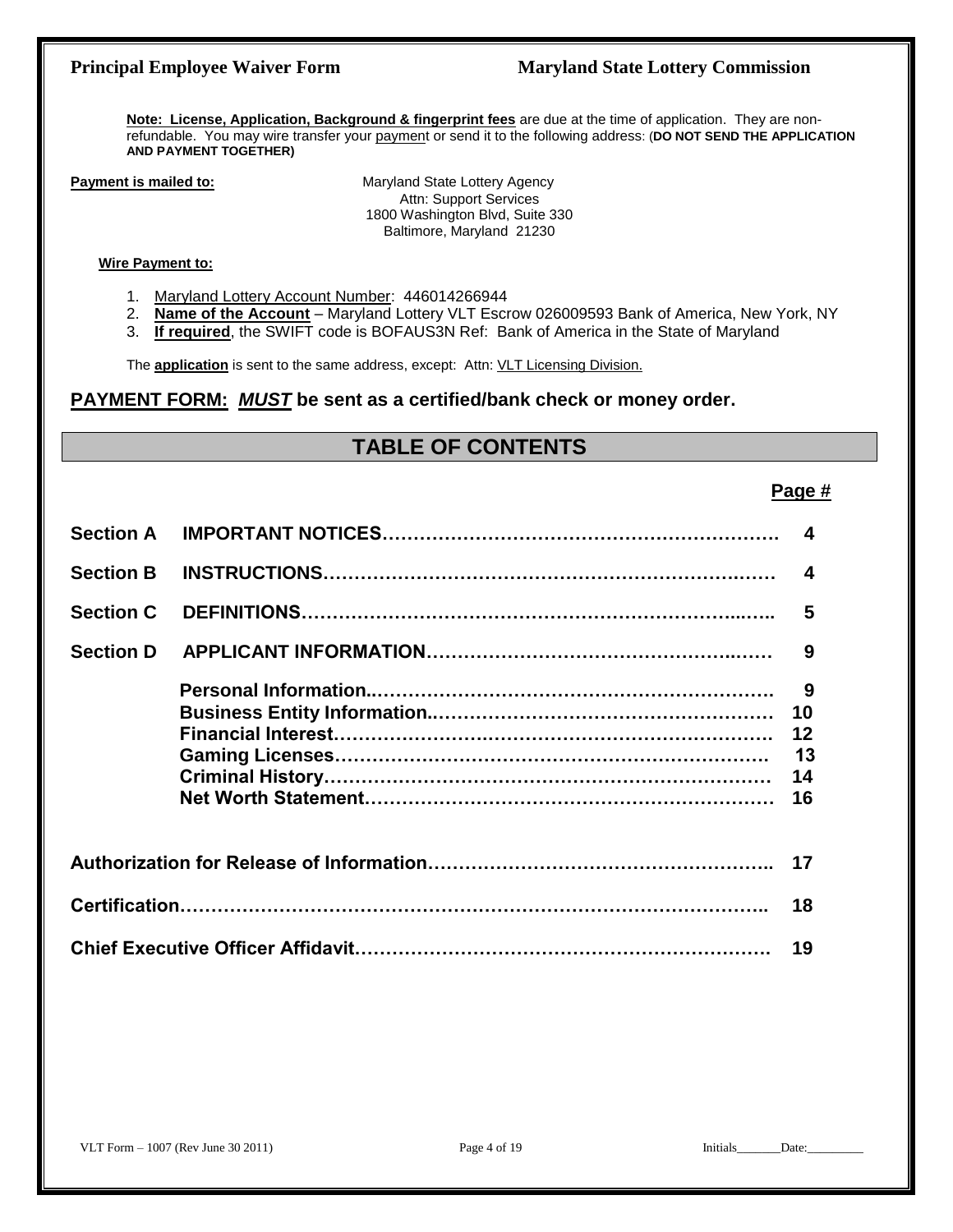# **SECTION A**

### **IMPORTANT NOTICES**

- **A.1 This form is an OFFICIAL DOCUMENT of the Maryland State Lottery Commission. It CAN NOT be altered or changed in any fashion, except to fill-in the areas provided with the information that is required. Any alteration or change to this document, which is not within the exception, may cause this application or your license to be delayed or denied.**
- **A.2** You *must* make accurate statements and include all material facts. Any misrepresentations, failure to provide any requested information, or failure to meet any other requirement as set out in law or regulation may result in the denial of the application and may subject you to civil and/or criminal penalties.
- **A.3** An application fee shall be paid by the Applicant with the submission. If a Principal Employee has submitted a Principal Employee Waiver Form and is directed by the Commission to complete the Principal Employee Form (VLT 1004) there will be no additional fees required.
- **A.4** All notices regarding your application will be sent to the address you provide on this form. You must immediately notify the Commission if you change your address.
- **A.5** Any person who applies for and obtains a license from the Commission may be required to submit to warrantless searches when present in a licensed gaming facility.
- **A.6** The applicant *shall promptly* provide written notification to the Commission of any corrections or changes to this application once submitted. The applicant is under a continuing duty to promptly notify the Commission if there is a change in the information provided to the Commission.
- A.7 Once the application has been submitted, the applicant *MAY NOT* withdraw its application without the permission of the Commission.
- **A.8** All submissions with and for this application become the property of the Commission and *will not* be returned.
- **A.9** If this Waiver form is submitted by an applicant who is licensed by another state, the Commission will contact that state in order to verify applicant's compliance with that state's licensing standards.
- **A.10** Send a copy of this application and all forms on a CD in PDF format
- **A.11** You **must** submit fingerprint cards, one FBI and one Maryland unless you can come in and be processed through Live Scan.

VLT Form – <sup>1007</sup> (Rev June 30 2011) Page 5 of 19 Initials\_\_\_\_\_\_\_Date:\_\_\_\_\_\_\_\_\_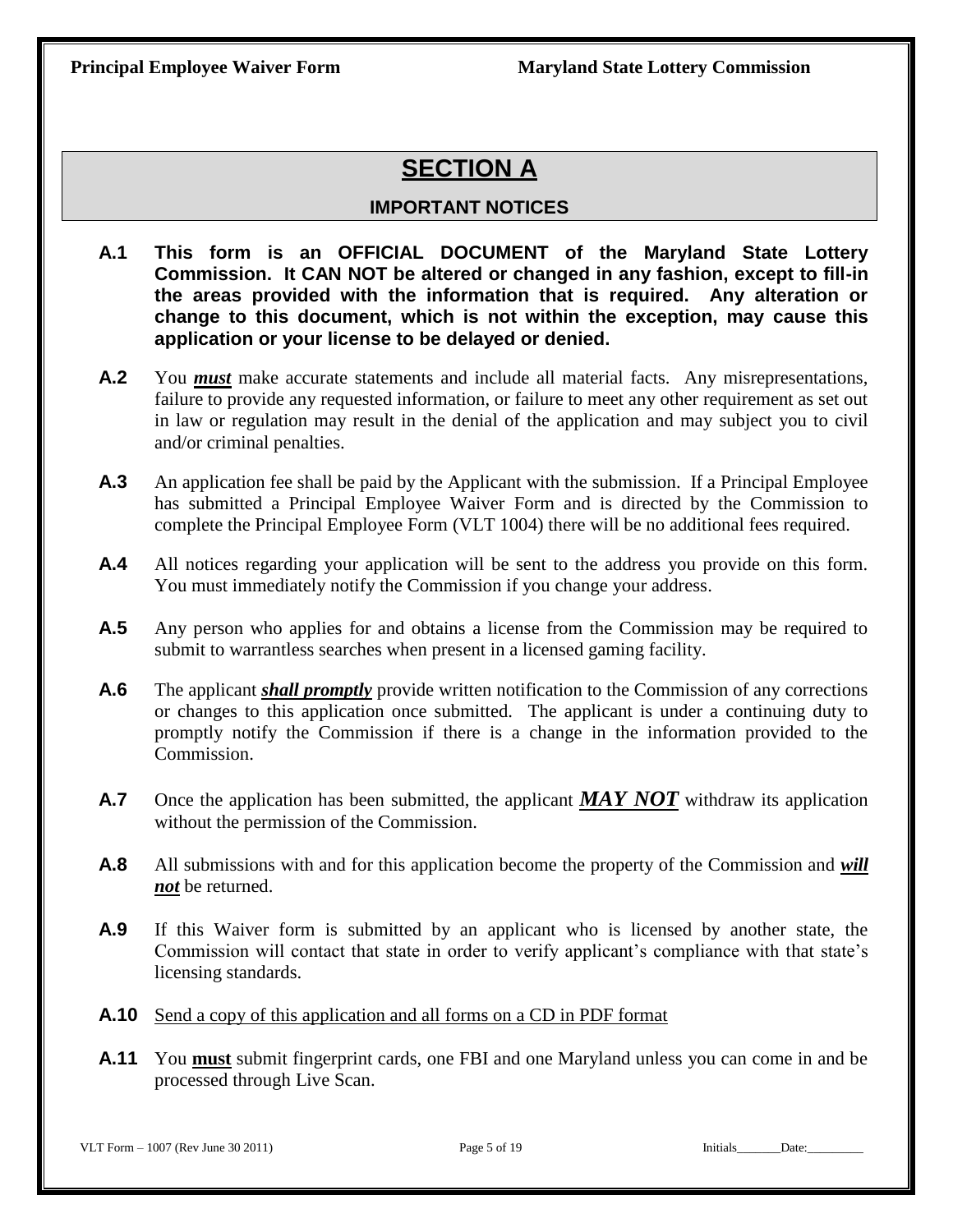# **SECTION B INSTRUCTIONS**

- **B.1** As used in this form the words "Applicant" and "you" mean the Principal Employee completing this form.
- **B.2** As used in this form the words "Business Entity" mean the manufacturer, supplier, management company or VLT Operator licensee or applicant or any of its affiliates, intermediaries, subsidiaries or holding companies with which you are a Principal Employee.
- **B.3** Read each question carefully. Answer each and every question completely. Do no leave blank spaces. If a question does not apply, write "Does not apply" or "N/A." If the correct answer to a particular question is "None," write "None."
- **B.4** All entries on the form must be typed or printed block lettering. Initials or signatures must be in handwriting, unless otherwise stated by the Commission, by the person providing the information. If the answers are not legible, the application may not be accepted. Do not misstate or omit any material fact(s). All information is subject to verification.
- **B.5** The Certifications *must* be signed and notarized by the Applicant. The Affidavit *must* be signed by the Chief Executive Officer (CEO) of the business entity for which applicant is a principal, and notarized
- **B.6** All pages of this form must be initialed by the applicant. If additional pages are required in order to answer any question, additional pages may be utilized and must be attached to the form. Be sure to indicate the number(s) of the question(s) being answered and initial each additional page.
- **B.7** In accordance with Section 5 of the Privacy Act of 1974, disclosure of your Social Security Number (SSN) is voluntary; however, the absence of a SSN on the application may result in a delay in the final determination of your license. Failure to disclose your Social Security number is not grounds for denial of your application. If provided, your Social Security Number will be used by the Commission to obtain and verify information in connection with the processing of this application.
- **B.8** An applicant should give specific attention to the clear identification of those portions of its application that it deems to be confidential, proprietary commercial information or trade secrets, and provide justification of why such materials, if requested, should not be disclosed by the State pursuant to the Public Information Act ("PIA"), Title 10, Subtitle 6, State Government Article, Annotated Code of Maryland. Confidential information supplied shall be revealed in the course of the necessary administration and processing of this application. A blanket statement by an applicant that its entire application is confidential, proprietary commercial information or a trade secret is unacceptable. Applications shall be open to public inspection only after award of a license has been made, to the extent permitted by the PIA. Applicant is advised that, upon request for this information from a third party, the Commission will make an independent determination whether the information may be disclosed. An applicant or licensee waives any liability of the State of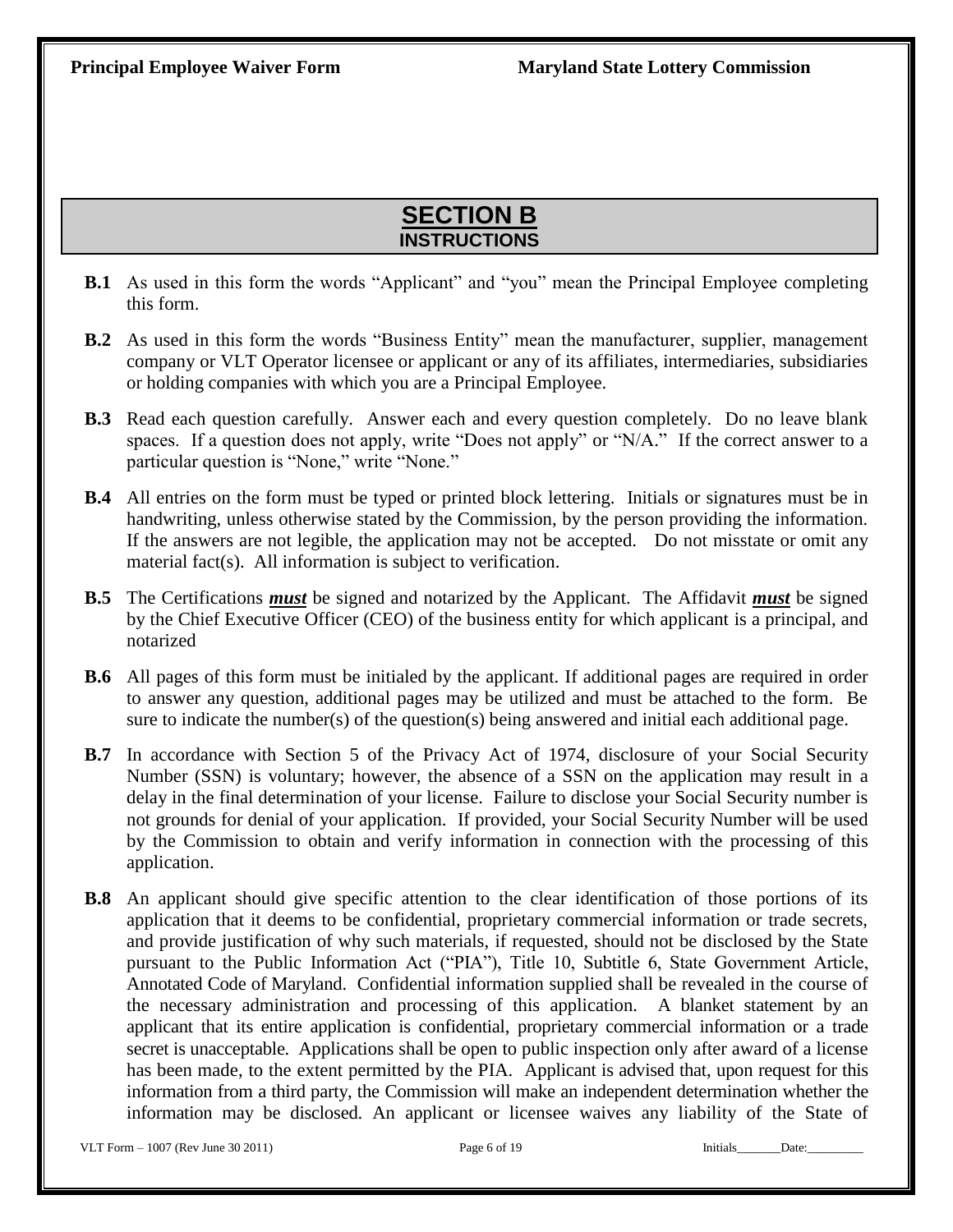Maryland, the Commission, and the Maryland State Lottery Agency, its employees, instrumentalities and agents for any damages resulting from any disclosure or publication in any manner of the application information supplied by the applicant.

**B.9** The Commission may request additional financial and other information as needed; applicant shall comply with such a request.

# **SECTION C**

# **DEFINITIONS**

Please refer to the list of Consolidated Definitions applicable to all video lottery license applications, which is available on the Maryland State Lottery Agency's website: [http://slots.mdlottery.com/licensing/.](http://slots.mdlottery.com/licensing/)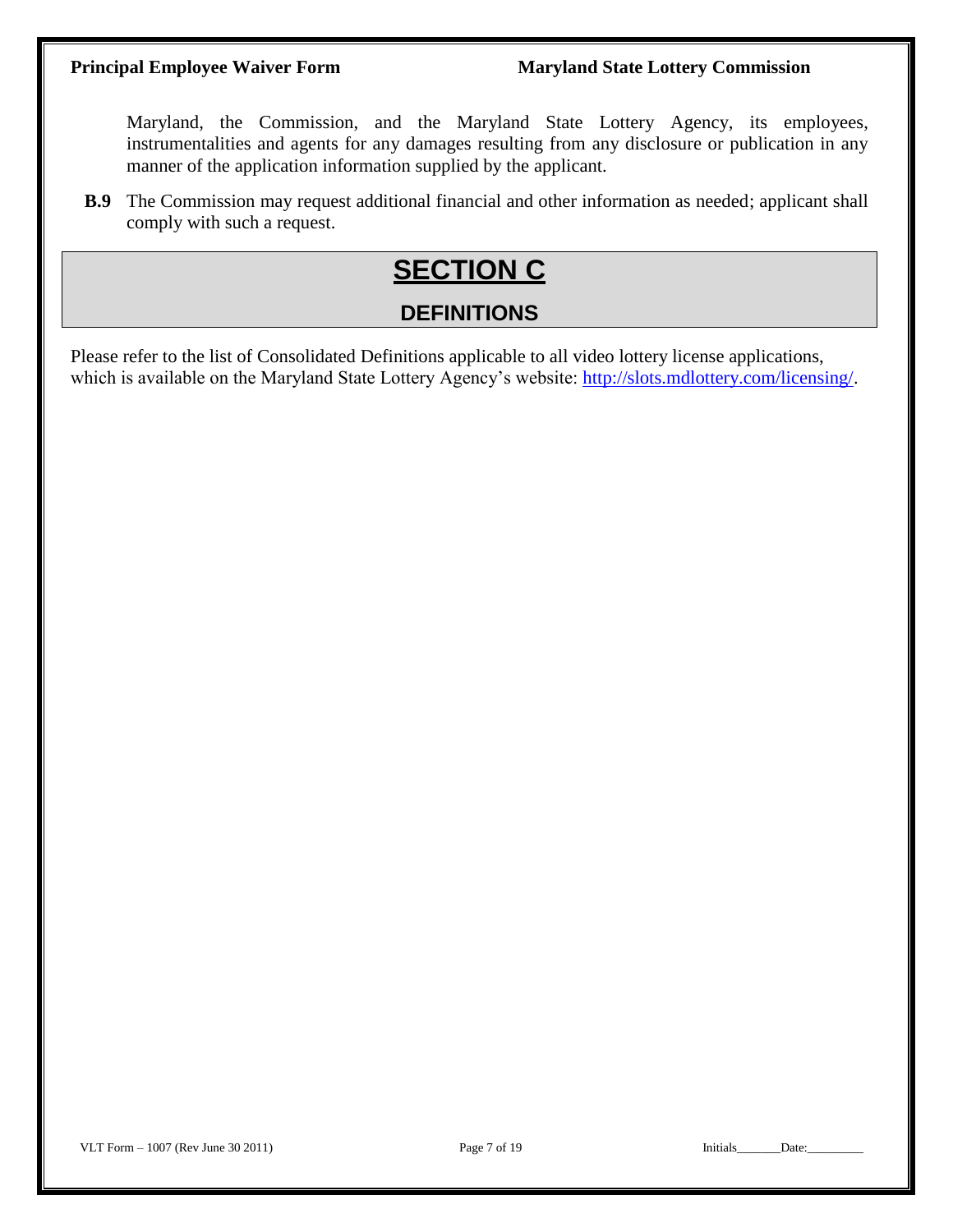## **Principal Employee Waiver Form Maryland State Lottery Commission**

|                                                                                                                          |                |                              |                   | <b>SECTION D - APPLICANT INFORMATION</b>         |                                  |                  |                               |                                                |                                                      |  |
|--------------------------------------------------------------------------------------------------------------------------|----------------|------------------------------|-------------------|--------------------------------------------------|----------------------------------|------------------|-------------------------------|------------------------------------------------|------------------------------------------------------|--|
|                                                                                                                          |                |                              |                   | <b>LICENSEE AFFILIATION</b>                      |                                  |                  |                               |                                                |                                                      |  |
|                                                                                                                          |                |                              |                   |                                                  |                                  |                  |                               |                                                |                                                      |  |
|                                                                                                                          |                |                              |                   | <b>NAME AND ADDRESS</b>                          | Name of Business Entity Licensee |                  |                               |                                                |                                                      |  |
| Last Name                                                                                                                |                |                              | <b>First Name</b> |                                                  |                                  | Middle Name      |                               |                                                | Suffix(Jr., Sr., etc.)                               |  |
| Maiden Name                                                                                                              |                |                              |                   |                                                  |                                  |                  |                               | Date of Birth                                  |                                                      |  |
| Address Line 1                                                                                                           |                |                              |                   |                                                  | Address Line 2                   |                  |                               |                                                |                                                      |  |
| Address Line 3                                                                                                           |                | City                         |                   |                                                  | County                           |                  |                               |                                                | State/Province                                       |  |
| Postal Code                                                                                                              | Country        |                              |                   | <b>Email Address</b>                             |                                  | Phone            |                               | Fax                                            |                                                      |  |
|                                                                                                                          |                |                              |                   | <b>Mailing Address (If different from above)</b> |                                  |                  |                               |                                                |                                                      |  |
| Address Line 1                                                                                                           |                |                              |                   |                                                  | Address Line 2                   |                  |                               |                                                |                                                      |  |
| Address Line 3                                                                                                           |                | City                         |                   |                                                  | County                           |                  |                               |                                                | State/Province                                       |  |
| Postal Code                                                                                                              | Country        |                              |                   | <b>Email Address</b>                             |                                  | Phone            |                               | Fax                                            |                                                      |  |
|                                                                                                                          |                |                              |                   | <b>DESCRIPTIVE INFORMATION</b>                   |                                  |                  |                               |                                                |                                                      |  |
| Height                                                                                                                   |                | Weight                       |                   | Social Security Number                           |                                  |                  |                               |                                                |                                                      |  |
| <b>FT</b><br><b>IN</b>                                                                                                   |                |                              | lbs               | <u> 1990 - John Harrison, martin e</u>           |                                  |                  |                               | Drivers License No.                            |                                                      |  |
|                                                                                                                          |                |                              |                   |                                                  |                                  |                  |                               |                                                |                                                      |  |
| TATOOS, SCARS OR DISTINGUISHING MARKS:                                                                                   |                |                              |                   |                                                  | <b>MARITAL STATUS:</b>           |                  |                               |                                                |                                                      |  |
|                                                                                                                          |                |                              |                   |                                                  |                                  |                  | <b>SINGLE (Never Married)</b> |                                                |                                                      |  |
| <b>PLACE OF BIRTH:</b>                                                                                                   |                |                              |                   |                                                  |                                  | <b>SEPARATED</b> |                               | <b>MARRIED</b>                                 |                                                      |  |
| City/Town                                                                                                                | State/Province |                              |                   | Country                                          | $\Box$ WIDOWED                   |                  |                               | <b>DIVORCED</b>                                |                                                      |  |
| <b>HAIR COLOR</b>                                                                                                        |                | <b>EYE COLOR</b>             |                   |                                                  | <b>SEX</b>                       |                  | <b>RACE</b>                   |                                                |                                                      |  |
| $\Box$ (BK)Black                                                                                                         |                |                              | $\Box$ (BK) Black |                                                  |                                  |                  |                               |                                                | Are you of Hispanic/Latino origin? □ Yes □           |  |
| $\Box$ (BR) Brown                                                                                                        |                |                              | $\Box$ (BR) Brown |                                                  |                                  |                  | No                            | $\Box$ Caucasian $\Box$ Black/African American |                                                      |  |
| $\Box$ (BD) Blond                                                                                                        |                |                              | $\Box$ (HZ) Hazel |                                                  | (M) Male                         |                  |                               |                                                | $\Box$ Native Hawaiian/Pacific Islander $\Box$ Asian |  |
| $\Box$ (RD) Red                                                                                                          |                |                              | $\Box$ (BL) Blue  |                                                  | $\Box$ (F) Female                |                  |                               | American Indian/Alaska Native                  |                                                      |  |
| $\Box$ (GY) Gray                                                                                                         |                |                              | $\Box$ (GY) Gray  |                                                  |                                  |                  | $\Box$ Other:                 |                                                |                                                      |  |
| $\Box$ (WH) White                                                                                                        |                |                              | $\Box$ (GR) Green |                                                  |                                  |                  | racial categories.            |                                                | * Multiracial respondents may select all applicable  |  |
| $\Box$ (BA) Bald                                                                                                         |                |                              |                   |                                                  |                                  |                  |                               |                                                |                                                      |  |
| LIST ANY OTHER NAME OR NAMES YOU HAVE BEEN KNOWN BY (INCLUDE ALIASES; NICKNAMES; MARRIED NAMES)                          |                |                              |                   |                                                  |                                  |                  |                               |                                                |                                                      |  |
| Have you been known by any other name or names? $\Box$ YES $\Box$ NO If YES, list the additional names below and specify |                |                              |                   |                                                  |                                  |                  |                               |                                                |                                                      |  |
| dates for use for each. Include maiden name, aliases, nicknames or any other names used.                                 |                |                              |                   |                                                  |                                  |                  |                               |                                                |                                                      |  |
| <b>LAST NAME</b>                                                                                                         |                | <b>MIDDLE</b><br><b>NAME</b> |                   | <b>FIRST NAME</b>                                |                                  |                  | <b>SUFFIX</b>                 | <b>FROM</b><br><b>DATE</b>                     | TO<br><b>DATE</b>                                    |  |
|                                                                                                                          |                |                              |                   |                                                  |                                  |                  |                               |                                                |                                                      |  |
|                                                                                                                          |                |                              |                   |                                                  |                                  |                  |                               |                                                |                                                      |  |
|                                                                                                                          |                |                              |                   |                                                  |                                  |                  |                               |                                                |                                                      |  |

VLT Form – 1007 (Rev June 30 2011) Page 8 of 19 Initials\_\_\_\_\_\_Date:\_\_\_\_\_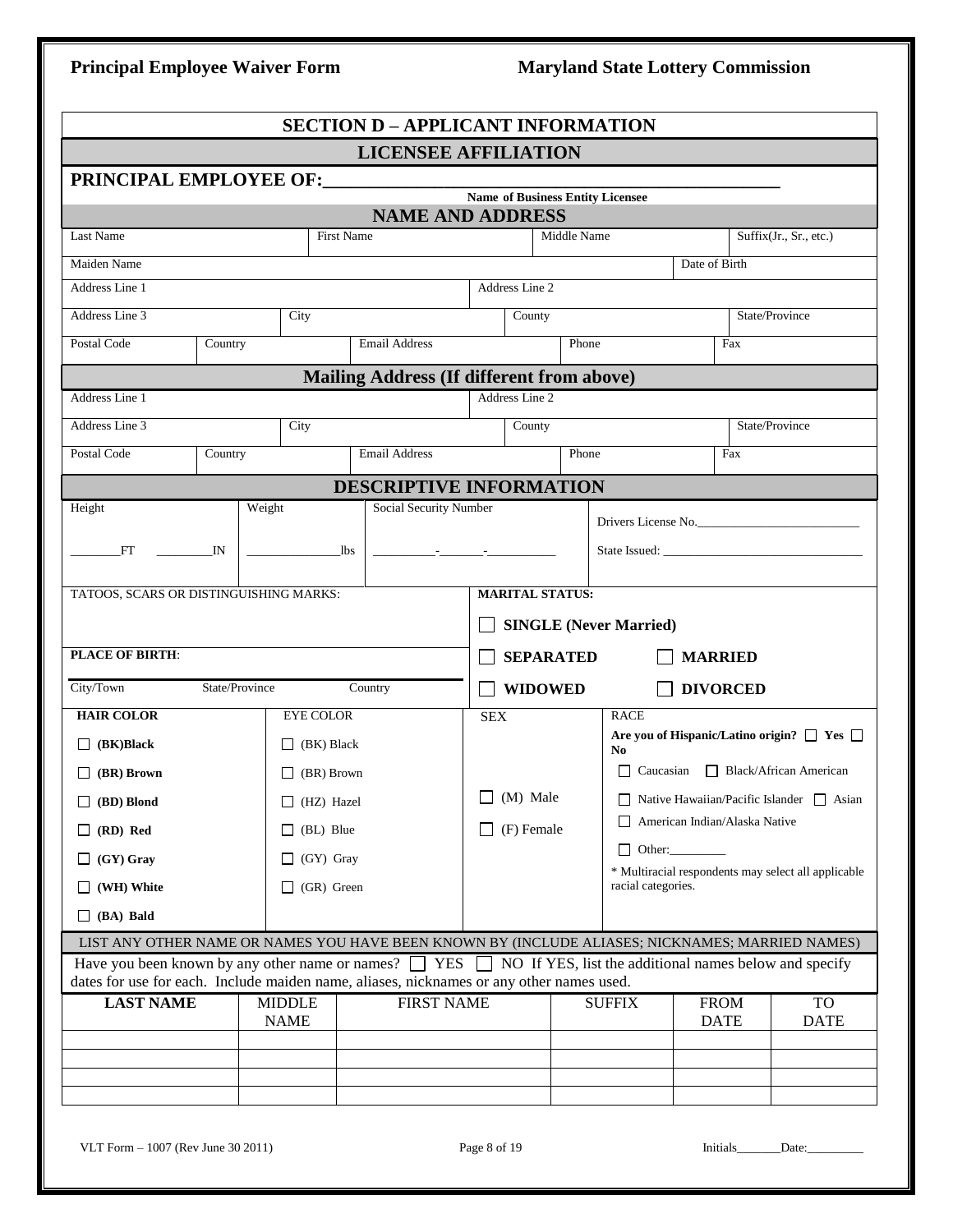| <b>Principal Employee Waiver Form</b>                                                                                                                                                                |                                          |                |                                            |                    | <b>Maryland State Lottery Commission</b> |
|------------------------------------------------------------------------------------------------------------------------------------------------------------------------------------------------------|------------------------------------------|----------------|--------------------------------------------|--------------------|------------------------------------------|
|                                                                                                                                                                                                      | <b>TYPE OF WAIVER REQUESTED</b>          |                |                                            |                    |                                          |
| Principal Employee Waiver                                                                                                                                                                            |                                          |                | <b>Other Jurisdiction Licensee</b>         |                    |                                          |
| Principal/Outside Director Waiver                                                                                                                                                                    |                                          |                |                                            |                    |                                          |
| Provide the following information about the business entity with which you are a Principal Employee                                                                                                  | <b>Business Entity Information</b>       |                |                                            |                    |                                          |
|                                                                                                                                                                                                      | <b>BUSINESS ENTITY NAME</b>              |                |                                            |                    |                                          |
| Business name as it appears on the Business Entity's Certificate of Incorporation, Charter, Bylaws,<br>Partnership Agreement or other official Documents (Spell Out complete name, no abbreviations) |                                          |                |                                            |                    |                                          |
| Trade Name(s) and Doing Business As (DBA) Names:                                                                                                                                                     |                                          |                |                                            |                    |                                          |
|                                                                                                                                                                                                      | <b>BUSINESS ENTITY PRINCIPAL ADDRESS</b> |                |                                            |                    |                                          |
| <b>Address Line 1</b>                                                                                                                                                                                |                                          |                |                                            |                    |                                          |
| <b>Address Line 2</b>                                                                                                                                                                                |                                          |                |                                            |                    |                                          |
| <b>Address line 3</b>                                                                                                                                                                                |                                          |                |                                            |                    |                                          |
| <b>City</b>                                                                                                                                                                                          | Township(s)                              |                |                                            |                    | County(ies)                              |
| <b>State/Province</b>                                                                                                                                                                                | <b>Postal Code</b>                       |                |                                            | Country            |                                          |
| <b>Email Address</b>                                                                                                                                                                                 |                                          | <b>Web URL</b> |                                            |                    |                                          |
| <b>Phone Number (</b><br>$\lambda$                                                                                                                                                                   |                                          | Fax Number (   | $\lambda$                                  |                    |                                          |
|                                                                                                                                                                                                      | <b>OTHER ADDRESS OF BUSINESS ENTITY</b>  |                |                                            |                    |                                          |
| <b>Address Line 1</b>                                                                                                                                                                                |                                          |                |                                            |                    |                                          |
| <b>Address Line 2</b>                                                                                                                                                                                |                                          |                |                                            |                    |                                          |
| <b>Address line 3</b>                                                                                                                                                                                |                                          |                |                                            |                    |                                          |
| $\overline{C}$ ity                                                                                                                                                                                   | Township(s)                              |                |                                            |                    | County(ies)                              |
| <b>State/Province</b>                                                                                                                                                                                | <b>Postal Code</b>                       |                |                                            | Country            |                                          |
| <b>Email Address</b>                                                                                                                                                                                 |                                          | <b>Web URL</b> |                                            |                    |                                          |
| <b>Phone Number (</b><br>$\lambda$                                                                                                                                                                   |                                          | Fax Number (   | $\lambda$                                  |                    |                                          |
| <b>Applicant's Employment or Other Association with Business Entity</b>                                                                                                                              |                                          |                |                                            |                    |                                          |
| I am a PRINCIPAL of the Business Entity                                                                                                                                                              |                                          |                | <b>Title or Position Held or Will Hold</b> |                    |                                          |
| $\Box$ Officer<br><b>Principal Role</b>                                                                                                                                                              | $\Box$ Other                             |                |                                            | □ Outside Director |                                          |
| Name of Business Entity with which I am currently a Principal Employee:                                                                                                                              |                                          |                |                                            |                    |                                          |
| VLT Form $-1007$ (Rev June 30 2011)                                                                                                                                                                  |                                          | Page 9 of 19   |                                            |                    | Initials Date:                           |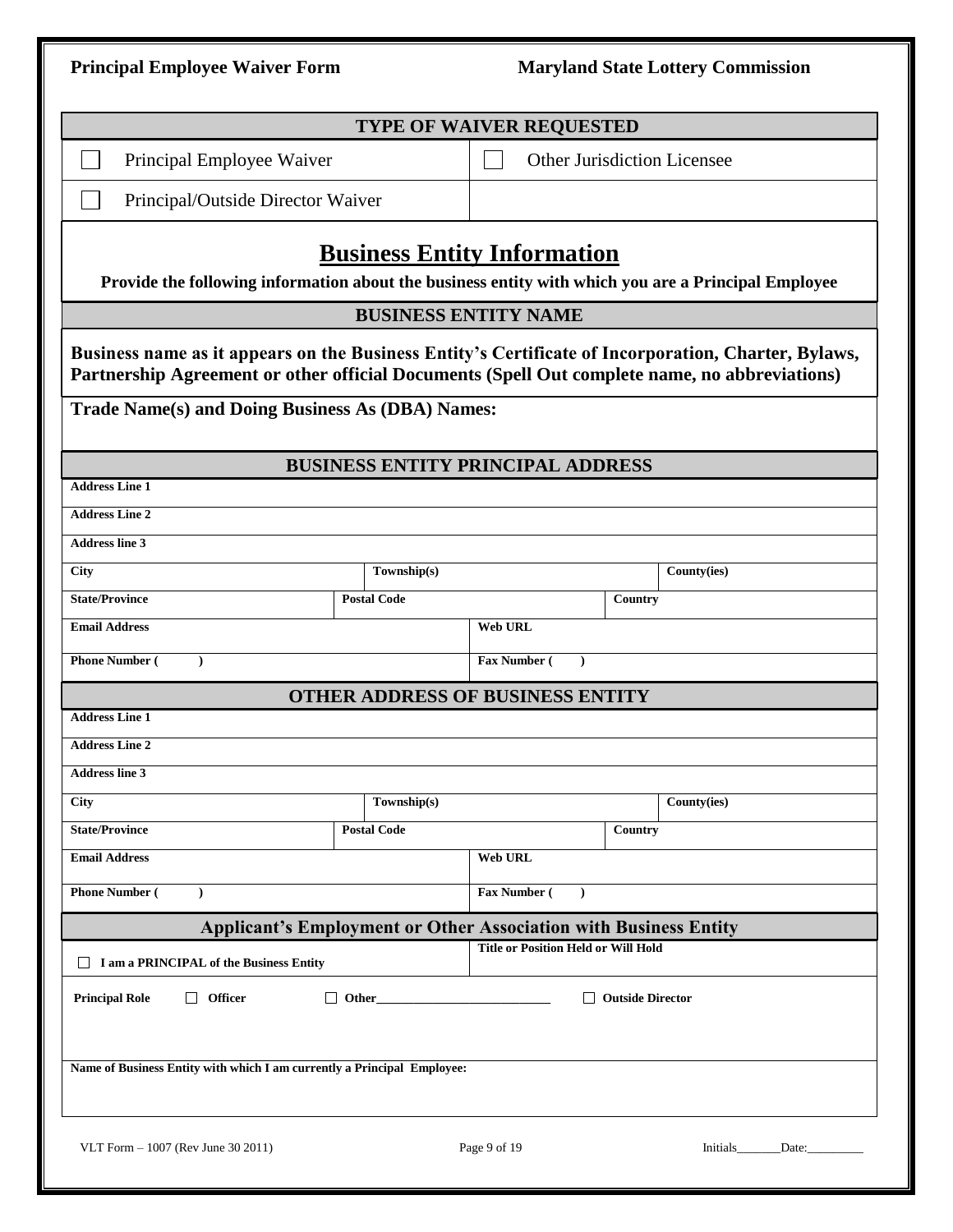| <b>Principal Employee Waiver Form</b>                   | <b>Maryland State Lottery Commission</b>                                                                        |
|---------------------------------------------------------|-----------------------------------------------------------------------------------------------------------------|
|                                                         |                                                                                                                 |
|                                                         | DESCRIPTION OF TITLE, DUTIES AND RESPONSIBILITIES                                                               |
|                                                         |                                                                                                                 |
|                                                         |                                                                                                                 |
|                                                         |                                                                                                                 |
|                                                         |                                                                                                                 |
|                                                         |                                                                                                                 |
|                                                         |                                                                                                                 |
|                                                         |                                                                                                                 |
|                                                         | PROVIDE TERMS OF COMPENSATION                                                                                   |
|                                                         |                                                                                                                 |
|                                                         |                                                                                                                 |
|                                                         |                                                                                                                 |
|                                                         |                                                                                                                 |
|                                                         |                                                                                                                 |
|                                                         |                                                                                                                 |
|                                                         | Description of any board or committee memberships, including a description of functions and<br>responsibilities |
|                                                         |                                                                                                                 |
|                                                         |                                                                                                                 |
|                                                         |                                                                                                                 |
|                                                         |                                                                                                                 |
|                                                         |                                                                                                                 |
|                                                         |                                                                                                                 |
| VLT Form - 1007 (Rev June 30 2011)<br>Initials<br>Date: | Page 10 of 19                                                                                                   |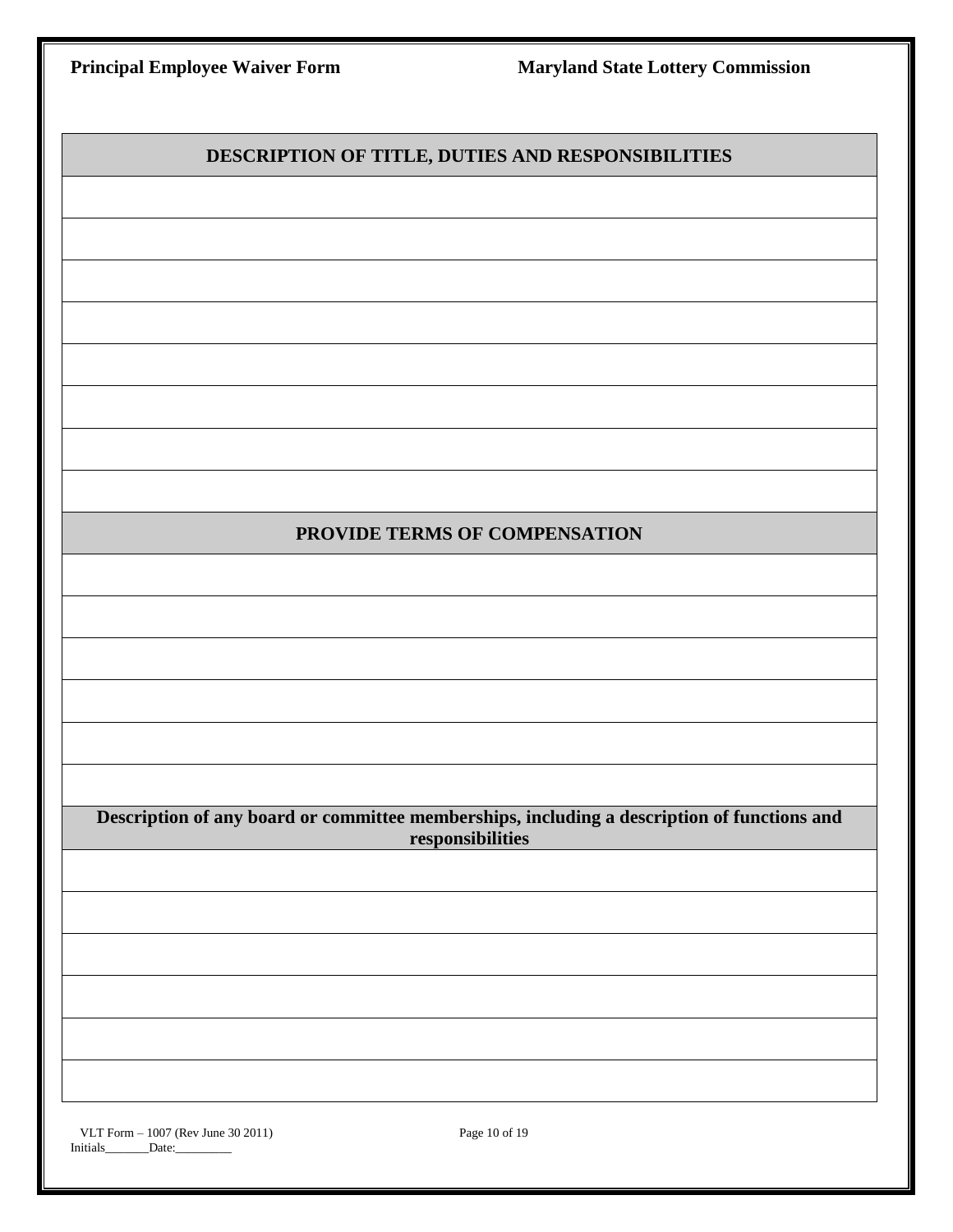| Principal Employee Waiver Form                                                                                   | <b>Maryland State Lottery Commission</b>          |
|------------------------------------------------------------------------------------------------------------------|---------------------------------------------------|
|                                                                                                                  |                                                   |
|                                                                                                                  | <b>FINANCIAL INTEREST</b>                         |
|                                                                                                                  | <b>APPLICANT OWNERSHIP or FINANCIAL INTERESTS</b> |
| Do vou have any ownershin interest-financial interest or financial investment in any husiness entity annlying to |                                                   |

**Do you have any ownership interest, financial interest or financial investment in any business entity applying to, or presently licensed by, the Maryland State Lottery Commission under Subtitle 9-1A of the State Government Article? D** YES **D** NO

**If YES, complete the information required and detail all debt and equity holdings in the Business Entity.**

| Name and address of entity | Amount (Number of Shares/Units) and<br>Description of your<br>interest/investment/debt Holding/Equity<br>Holding | <b>Dollar Amount</b><br>of Securities | Percent of<br>Ownership in<br>The Business<br><b>Entity</b> |
|----------------------------|------------------------------------------------------------------------------------------------------------------|---------------------------------------|-------------------------------------------------------------|
|                            |                                                                                                                  |                                       |                                                             |
|                            |                                                                                                                  |                                       |                                                             |
|                            |                                                                                                                  |                                       |                                                             |
|                            |                                                                                                                  |                                       |                                                             |
|                            |                                                                                                                  |                                       |                                                             |
|                            |                                                                                                                  |                                       |                                                             |
|                            |                                                                                                                  |                                       |                                                             |
|                            |                                                                                                                  |                                       |                                                             |
|                            |                                                                                                                  |                                       |                                                             |
|                            |                                                                                                                  |                                       |                                                             |
|                            |                                                                                                                  |                                       |                                                             |
|                            |                                                                                                                  |                                       |                                                             |
|                            |                                                                                                                  |                                       |                                                             |
|                            |                                                                                                                  |                                       |                                                             |
|                            |                                                                                                                  |                                       |                                                             |
|                            |                                                                                                                  |                                       |                                                             |
|                            |                                                                                                                  |                                       |                                                             |

 VLT Form – <sup>1007</sup> (Rev June 30 2011) Page 11 of 19 Initials\_\_\_\_\_\_\_Date:\_\_\_\_\_\_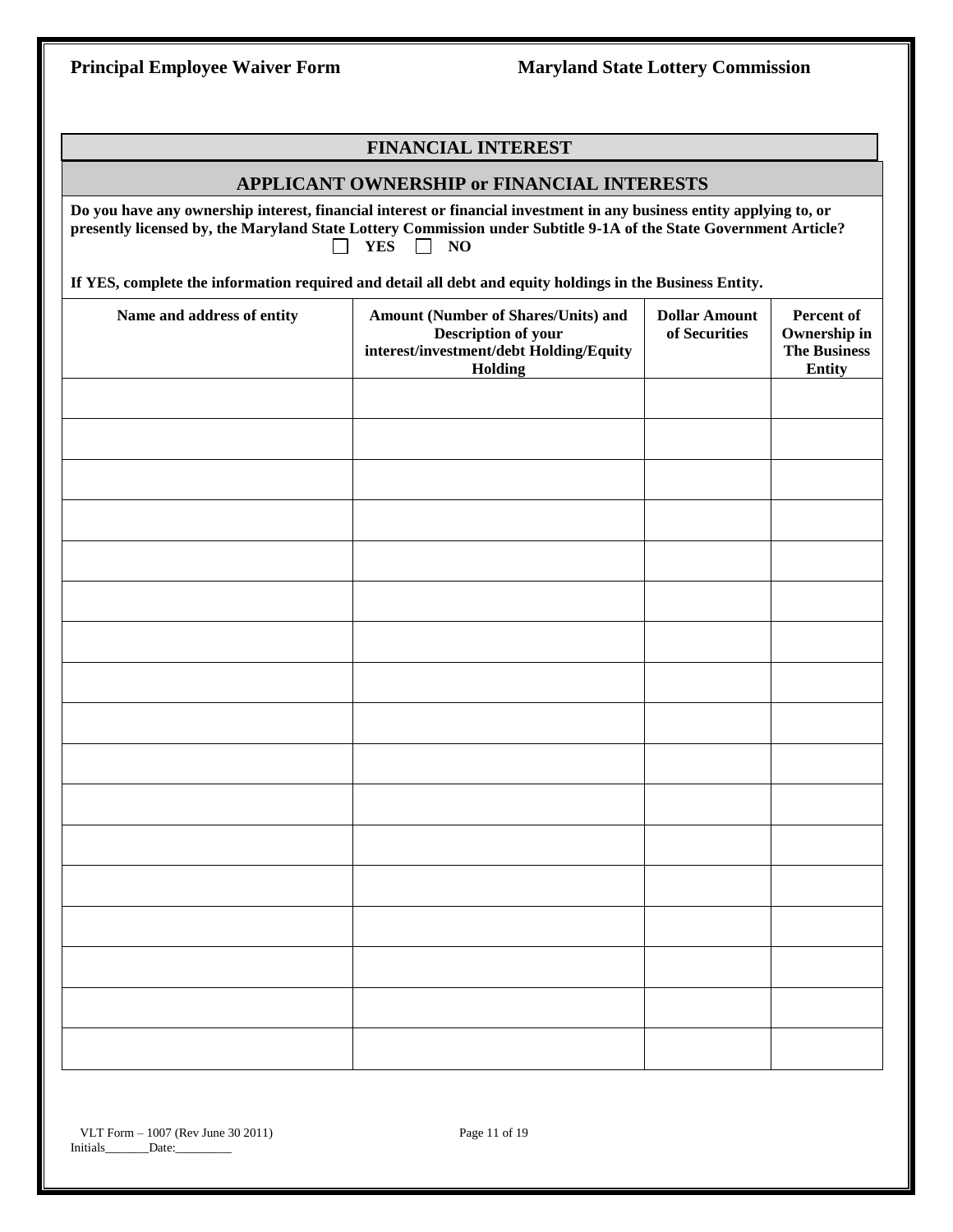| <b>GAMING LICENSES</b><br>Have you, or any business entity with which you are or were associated, ever applied for any permit,<br>license, certificate or registration in connection with gaming in any jurisdiction? $\Box$ No $\Box$ Yes If yes,<br>complete below. If you are applying for a waiver based upon being licensed in another jurisdiction whose<br>licensing standards are as comprehensive as Maryland's please attach a complete exact copy of the filing. |                                            |                                                                   |                     |                                                        |  |  |
|-----------------------------------------------------------------------------------------------------------------------------------------------------------------------------------------------------------------------------------------------------------------------------------------------------------------------------------------------------------------------------------------------------------------------------------------------------------------------------|--------------------------------------------|-------------------------------------------------------------------|---------------------|--------------------------------------------------------|--|--|
| Name & Address of<br><b>Applicant</b>                                                                                                                                                                                                                                                                                                                                                                                                                                       | Name & Address of<br><b>Licensing Body</b> | Type of Permit, License,<br><b>Certificate or</b><br>Registration | Date of Application | Disposition: Granted,<br>Denied, Pending,<br>Withdrawn |  |  |
|                                                                                                                                                                                                                                                                                                                                                                                                                                                                             |                                            |                                                                   |                     |                                                        |  |  |
|                                                                                                                                                                                                                                                                                                                                                                                                                                                                             |                                            |                                                                   |                     |                                                        |  |  |
|                                                                                                                                                                                                                                                                                                                                                                                                                                                                             |                                            |                                                                   |                     |                                                        |  |  |
|                                                                                                                                                                                                                                                                                                                                                                                                                                                                             |                                            |                                                                   |                     |                                                        |  |  |
|                                                                                                                                                                                                                                                                                                                                                                                                                                                                             |                                            |                                                                   |                     |                                                        |  |  |
|                                                                                                                                                                                                                                                                                                                                                                                                                                                                             |                                            |                                                                   |                     |                                                        |  |  |
|                                                                                                                                                                                                                                                                                                                                                                                                                                                                             |                                            |                                                                   |                     |                                                        |  |  |
|                                                                                                                                                                                                                                                                                                                                                                                                                                                                             |                                            |                                                                   |                     |                                                        |  |  |
|                                                                                                                                                                                                                                                                                                                                                                                                                                                                             |                                            |                                                                   |                     |                                                        |  |  |
|                                                                                                                                                                                                                                                                                                                                                                                                                                                                             |                                            |                                                                   |                     |                                                        |  |  |
|                                                                                                                                                                                                                                                                                                                                                                                                                                                                             |                                            |                                                                   |                     |                                                        |  |  |
|                                                                                                                                                                                                                                                                                                                                                                                                                                                                             |                                            |                                                                   |                     |                                                        |  |  |
|                                                                                                                                                                                                                                                                                                                                                                                                                                                                             |                                            |                                                                   |                     |                                                        |  |  |
|                                                                                                                                                                                                                                                                                                                                                                                                                                                                             |                                            |                                                                   |                     |                                                        |  |  |
|                                                                                                                                                                                                                                                                                                                                                                                                                                                                             |                                            |                                                                   |                     |                                                        |  |  |
|                                                                                                                                                                                                                                                                                                                                                                                                                                                                             |                                            |                                                                   |                     |                                                        |  |  |
|                                                                                                                                                                                                                                                                                                                                                                                                                                                                             |                                            |                                                                   |                     |                                                        |  |  |
|                                                                                                                                                                                                                                                                                                                                                                                                                                                                             |                                            |                                                                   |                     |                                                        |  |  |
|                                                                                                                                                                                                                                                                                                                                                                                                                                                                             |                                            |                                                                   |                     |                                                        |  |  |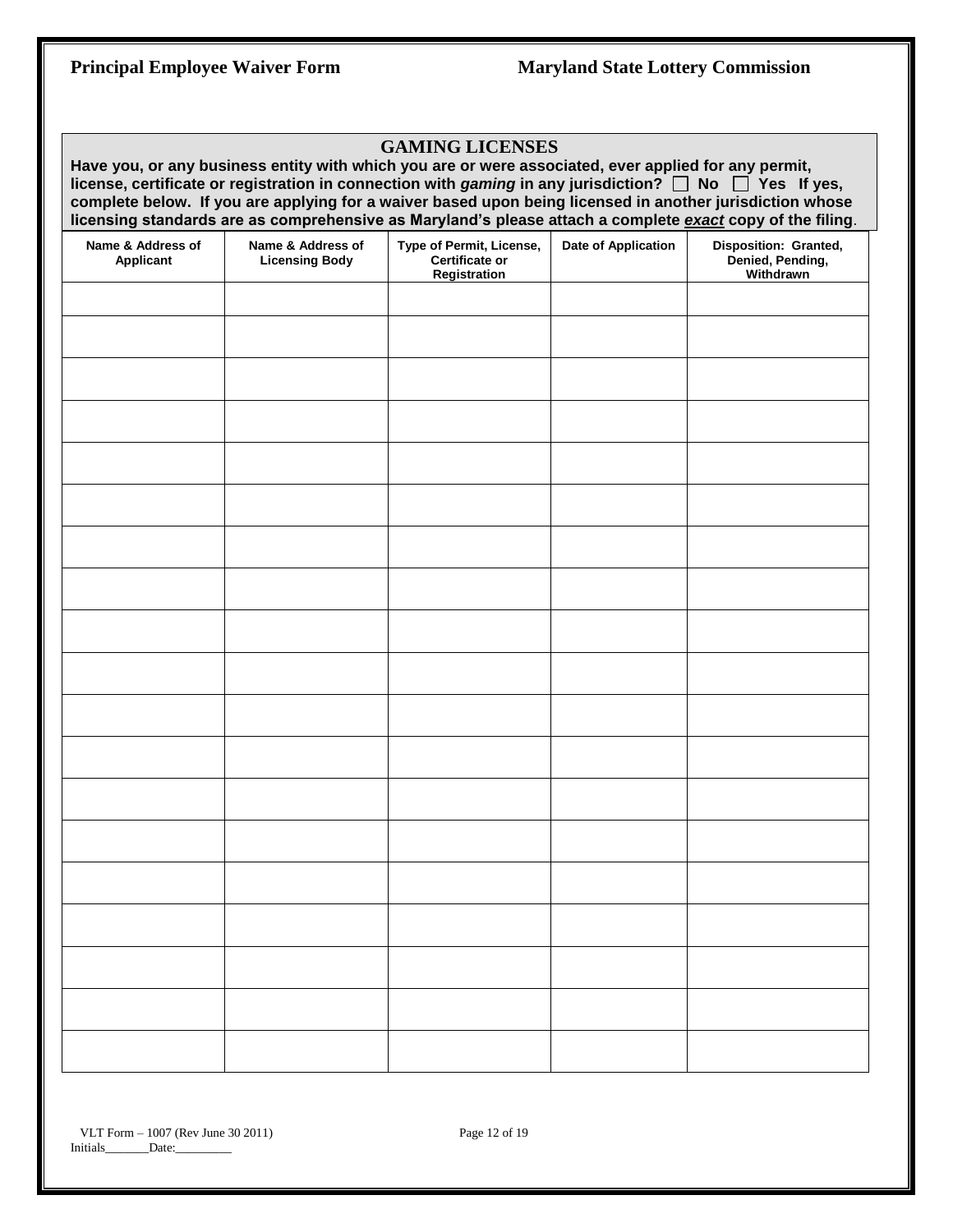### **Civil, Criminal and Investigatory Proceedings**

Information about any offenses that you, your spouse, your domestic partner or your children may have committed

#### *Prior* **to answering this question, carefully review the definitions and instructions which follow.**

**DEFINITIONS:** For purposes of this question:

- A. "**Arrest**" includes any time that you were stopped by any law enforcement officer and advised that you were under arrest, detained, held for questioning or were requested by a law enforcement officer to come to a law enforcement office or facility and answer questions. "Arrest" also includes any circumstances in which you were taken into custody by any law enforcement officer, fingerprinted, detained in any jail or detention center, or otherwise been the subject of a court order to appear in a judicial proceeding in which you were accused of a "crime or offense" as defined in subsection C.
- B. "**Charge**" includes any indictment, complaint, information, summons, or other notice of the alleged commission of any "offense."
- C. "**Offense**" includes all felonies, misdemeanors, and summary offenses that may have required you to appear before any municipal, state, or federal grand jury, court, or any other judicial tribunal except juvenile court. "Offense" also includes all driving-related charges or offense which carry any period of incarceration.

#### **INSTRUCTIONS:**

.

- 1. **Answer "YES"** and provide all information to the best of your ability EVEN IF:
	- A. You did not commit the offense charged;
	- B. The charges were dismissed or downgraded to a lesser charge;
	- C. You completed a pretrial intervention or other rehabilitation or diversionary program;
	- D. You were not convicted;
	- E. You did not serve any time in a correctional facility;
	- F. The charges or offenses happened a long time ago; or
	- G. You were not arrested for the charge.

#### 2. **Answer "NO"** if:

- a) You have never been charged with or arrested for any crime or offense;
- b) Your were arrested or charged when you were under eighteen (18) years of age and your arrest or charge, including any sentence that a court imposed, was adjudicated entirely in juvenile court;
- c) The records of the charge or arrest have been expunged pursuant to an order of court or otherwise sealed by a court of competent jurisdiction.

I understand the definitions and instructions

### **IMPORTANT**

**Maryland** *will make* **inquiries to establish whether the identified individuals have had any involvement with law enforcement agencies.**

#### *Failure to disclose* **any such involvement will be taken into account in assessing the Applicant's character, honesty and integrity.**

| 1. Have you ever been arrested or charged with any offense in any jurisdiction?<br>If yes, complete the following chart: |                              |                                                                       |                                                                                    | $\overline{\phantom{0}}$ NO<br><b>YES</b> |
|--------------------------------------------------------------------------------------------------------------------------|------------------------------|-----------------------------------------------------------------------|------------------------------------------------------------------------------------|-------------------------------------------|
| Nature of Charge or<br>Offense/Location of Where<br>Incident Occurred                                                    | Date of Charge or<br>Offense | Name and Address of<br>Law Enforcement<br>Agency or Court<br>Involved | Disposition<br>(Convicted,<br>Acquitted,<br>Dismissed, Pending,<br>Pardoned, etc.) | Sentence<br>(if any)                      |
|                                                                                                                          |                              |                                                                       |                                                                                    |                                           |
| VLT Form $-1007$ (Rev June 30 2011)<br>Initials<br>Date:                                                                 |                              | Page 13 of 19                                                         |                                                                                    |                                           |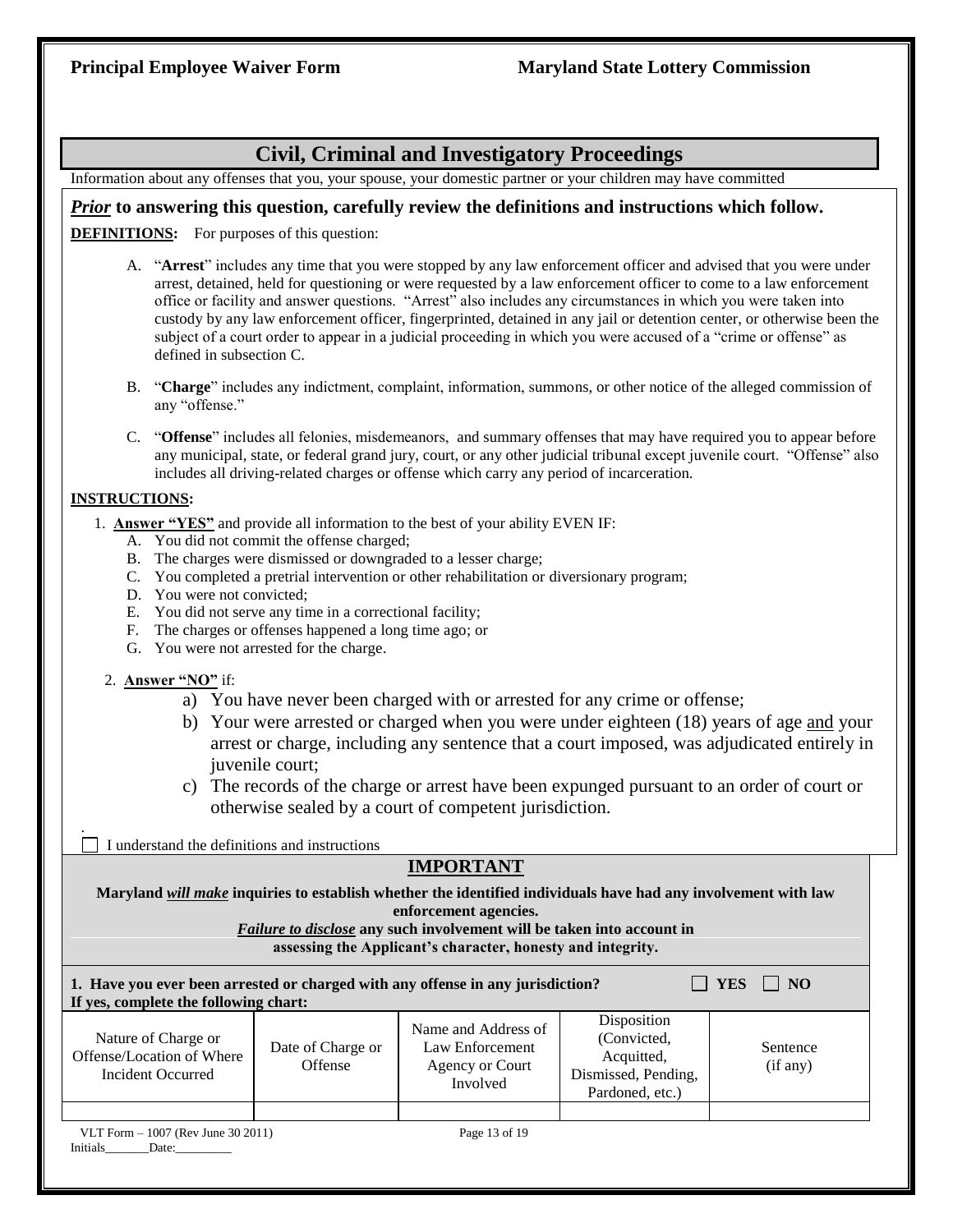| <b>Principal Employee Waiver Form</b>                                                                                                                                                                                                                                                                                                                                                                                                                                                                                                                                                                                                                                                                                                               |  |                                          |                            | <b>Maryland State Lottery Commission</b> |                                             |
|-----------------------------------------------------------------------------------------------------------------------------------------------------------------------------------------------------------------------------------------------------------------------------------------------------------------------------------------------------------------------------------------------------------------------------------------------------------------------------------------------------------------------------------------------------------------------------------------------------------------------------------------------------------------------------------------------------------------------------------------------------|--|------------------------------------------|----------------------------|------------------------------------------|---------------------------------------------|
|                                                                                                                                                                                                                                                                                                                                                                                                                                                                                                                                                                                                                                                                                                                                                     |  |                                          |                            |                                          |                                             |
|                                                                                                                                                                                                                                                                                                                                                                                                                                                                                                                                                                                                                                                                                                                                                     |  |                                          |                            |                                          |                                             |
|                                                                                                                                                                                                                                                                                                                                                                                                                                                                                                                                                                                                                                                                                                                                                     |  |                                          |                            |                                          |                                             |
|                                                                                                                                                                                                                                                                                                                                                                                                                                                                                                                                                                                                                                                                                                                                                     |  |                                          |                            |                                          |                                             |
| 2. To the best of your knowledge, has a criminal indictment, information or complaint ever been filed or returned<br>against you, or named you as an unindicted party or unindicted co-conspirator in any criminal proceeding in any<br>jurisdiction?                                                                                                                                                                                                                                                                                                                                                                                                                                                                                               |  |                                          | $\Box$ YES $\Box$ NO       |                                          |                                             |
| If yes, complete the following chart:                                                                                                                                                                                                                                                                                                                                                                                                                                                                                                                                                                                                                                                                                                               |  |                                          |                            |                                          |                                             |
| Name and Address of Governmental<br>Agency/Organization Involved                                                                                                                                                                                                                                                                                                                                                                                                                                                                                                                                                                                                                                                                                    |  |                                          | Nature of Proceeding       | Outcome/Disposition                      | Date                                        |
|                                                                                                                                                                                                                                                                                                                                                                                                                                                                                                                                                                                                                                                                                                                                                     |  |                                          |                            |                                          |                                             |
|                                                                                                                                                                                                                                                                                                                                                                                                                                                                                                                                                                                                                                                                                                                                                     |  |                                          |                            |                                          |                                             |
|                                                                                                                                                                                                                                                                                                                                                                                                                                                                                                                                                                                                                                                                                                                                                     |  |                                          |                            |                                          |                                             |
| federal, national, etc.) other than in connection with a traffic summons?<br>$\neg$ YES $\neg$ NO<br>If yes, complete the following chart:<br>Name and Address of Court or<br>Other Agency                                                                                                                                                                                                                                                                                                                                                                                                                                                                                                                                                          |  | Nature of Proceeding<br>or Investigation | Was<br>Testimony<br>Given? | Date on which<br>Testimony<br>was Given  | Approximate Time Period of<br>Investigation |
|                                                                                                                                                                                                                                                                                                                                                                                                                                                                                                                                                                                                                                                                                                                                                     |  |                                          |                            |                                          |                                             |
| 4a. Have you ever been called to testify before, or otherwise been questioned, interviewed, deposed, or requested to take a<br>polygraph exam, by any governmental agency/organization, court, commission, committee, grand jury or investigative<br>body (local, state, county, provincial, federal, national, etc.) in any jurisdiction other than in connection with a traffic<br>summons?<br>4b. Have you ever been subpoenaed to appear or testify before a federal, national, state, county grand jury, or other civil or<br>criminal investigatory agency, body, board or commission, at any civil, criminal or administrative proceeding or hearing?<br><b>YES</b><br>$\Box$ NO<br>If yes to either question, complete the following chart: |  |                                          |                            |                                          | YES $\Box$ NO                               |
|                                                                                                                                                                                                                                                                                                                                                                                                                                                                                                                                                                                                                                                                                                                                                     |  |                                          | Was                        | Date on which                            |                                             |
| Name and Address of Court or<br>Other Agency/Organization                                                                                                                                                                                                                                                                                                                                                                                                                                                                                                                                                                                                                                                                                           |  | Nature of Proceeding or<br>Investigation | Testimony<br>Given?        | Testimony was<br>Given                   | Approximate Time Period<br>of Investigation |
|                                                                                                                                                                                                                                                                                                                                                                                                                                                                                                                                                                                                                                                                                                                                                     |  |                                          |                            |                                          |                                             |
| 5. Have you ever received a pardon, or has any government agency/organization dismissed, suspended or deferred any<br>criminal investigation or prosecution against you for any criminal offense?<br>If yes, complete the following chart:                                                                                                                                                                                                                                                                                                                                                                                                                                                                                                          |  |                                          |                            |                                          | <b>YES</b><br>$\Box$ NO                     |
| VLT Form $-1007$ (Rev June 30 2011)<br>Initials Date:                                                                                                                                                                                                                                                                                                                                                                                                                                                                                                                                                                                                                                                                                               |  |                                          | Page 14 of 19              |                                          |                                             |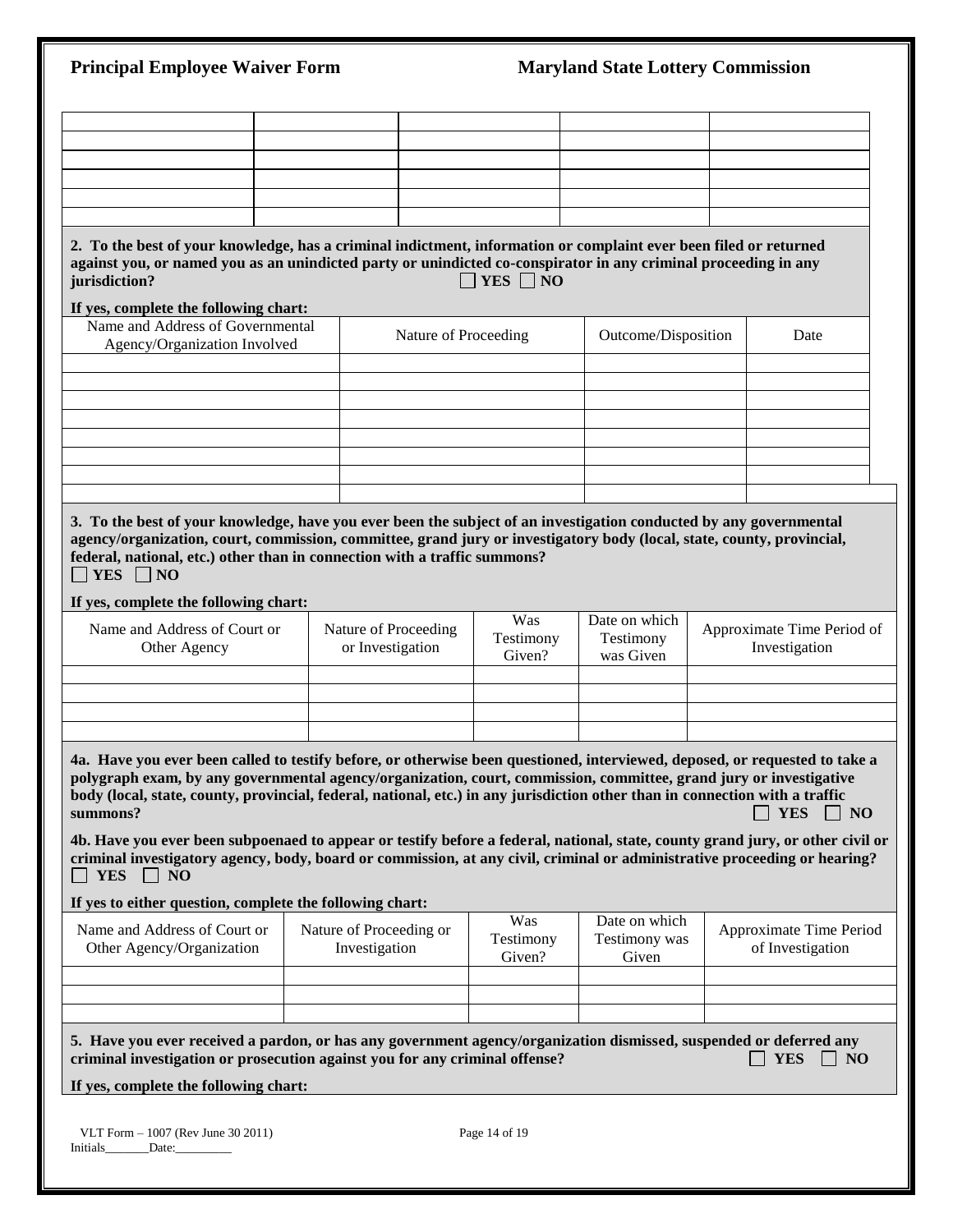## **Principal Employee Waiver Form Maryland State Lottery Commission**

| Date of Pardon, Dismissal,<br>Suspension or Deferral | Type of Action Taken | Name and Address of Government Agency/Organization<br>Granting Pardon, Dismissal, Suspension or Deferral |
|------------------------------------------------------|----------------------|----------------------------------------------------------------------------------------------------------|
|                                                      |                      |                                                                                                          |
|                                                      |                      |                                                                                                          |
|                                                      |                      |                                                                                                          |
|                                                      |                      |                                                                                                          |
|                                                      |                      |                                                                                                          |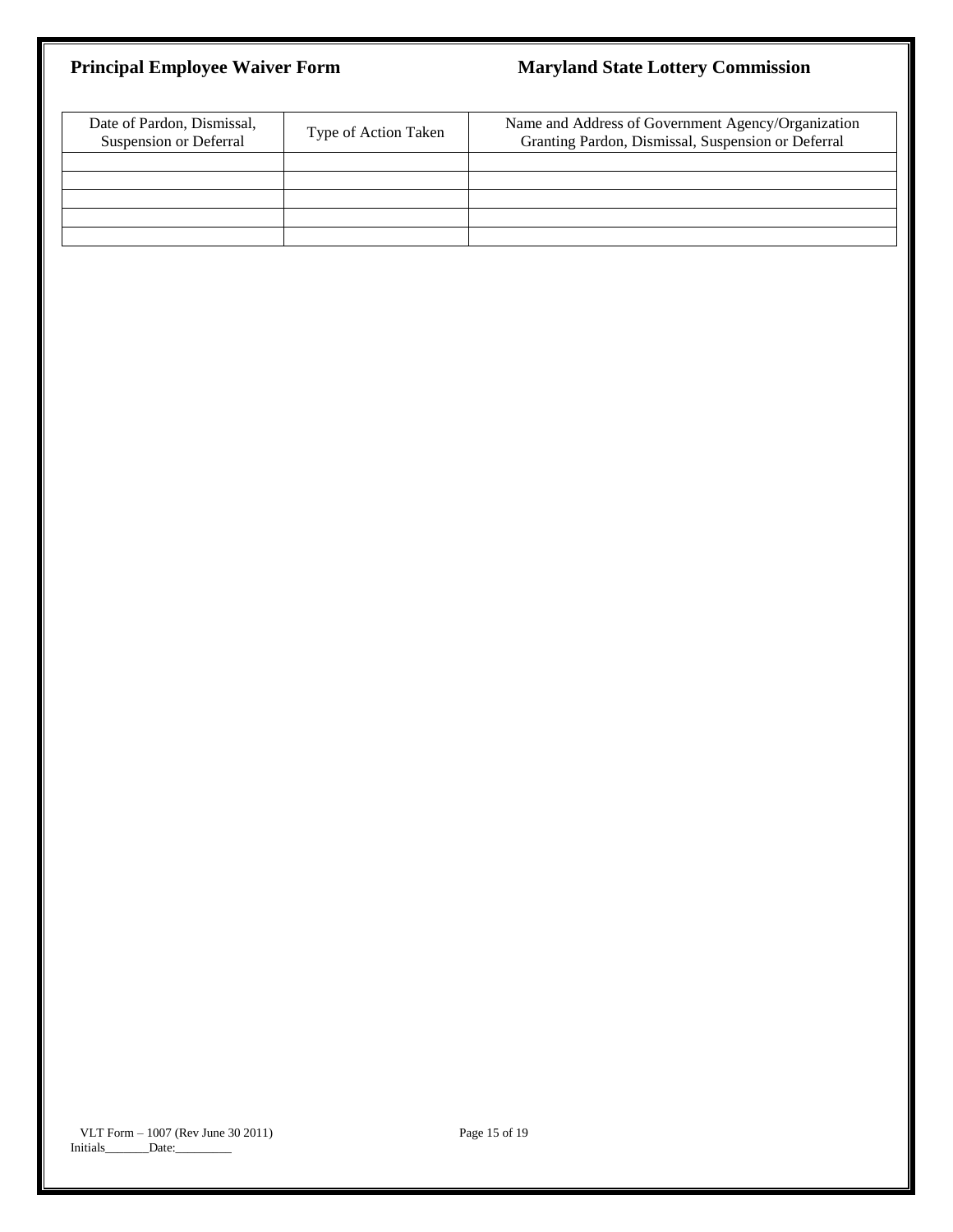| <b>Net Worth Statement</b><br><b>Assets and Liabilities</b> |               |                                            |               |  |  |  |
|-------------------------------------------------------------|---------------|--------------------------------------------|---------------|--|--|--|
| <b>ASSETS</b>                                               |               | <b>LIABILITIES</b>                         |               |  |  |  |
| <b>Asset</b>                                                | <b>Amount</b> | <b>Liability</b>                           | <b>Amount</b> |  |  |  |
| Cash                                                        | \$            | Notes Payable                              | \$            |  |  |  |
| Loan, Notes and Other Receivables                           |               | Loans and Other payables                   |               |  |  |  |
| Securities                                                  |               | Credit Card Debt                           |               |  |  |  |
| Real Estate – Residences                                    |               | Mortgages - Residences                     |               |  |  |  |
| Real Estate - Other                                         |               | Mortgages - Other                          |               |  |  |  |
| <b>Cash Value Pension/Retirement Funds</b>                  |               | Loans against Life Insurance/Pensions      |               |  |  |  |
| Furniture, Clothing, Jewelry, etc.                          |               | Other Indebtedness                         |               |  |  |  |
| Vehicles                                                    |               | <b>TOTAL LIABILITIES</b>                   | $\mathcal{S}$ |  |  |  |
| <b>Business Valuation</b>                                   |               |                                            |               |  |  |  |
| Other Assets                                                |               | <b>NET WORTH (Assets less Liabilities)</b> | $\mathcal{S}$ |  |  |  |
| <b>TOTAL ASSETS</b>                                         | $\$$          | <b>Contingent Liabilities (List)</b>       | \$            |  |  |  |

**Date of Statement of Net Worth: \_\_\_\_\_\_\_\_\_\_\_\_\_\_\_\_\_\_\_\_\_\_\_\_\_\_\_\_\_\_ Signature:\_\_\_\_\_\_\_\_\_\_\_\_\_\_\_\_\_\_\_\_\_\_\_\_\_\_\_\_\_\_\_\_**

**NOTE:** This form is only to be completed if the Principal Employee has been licensed in another jurisdiction.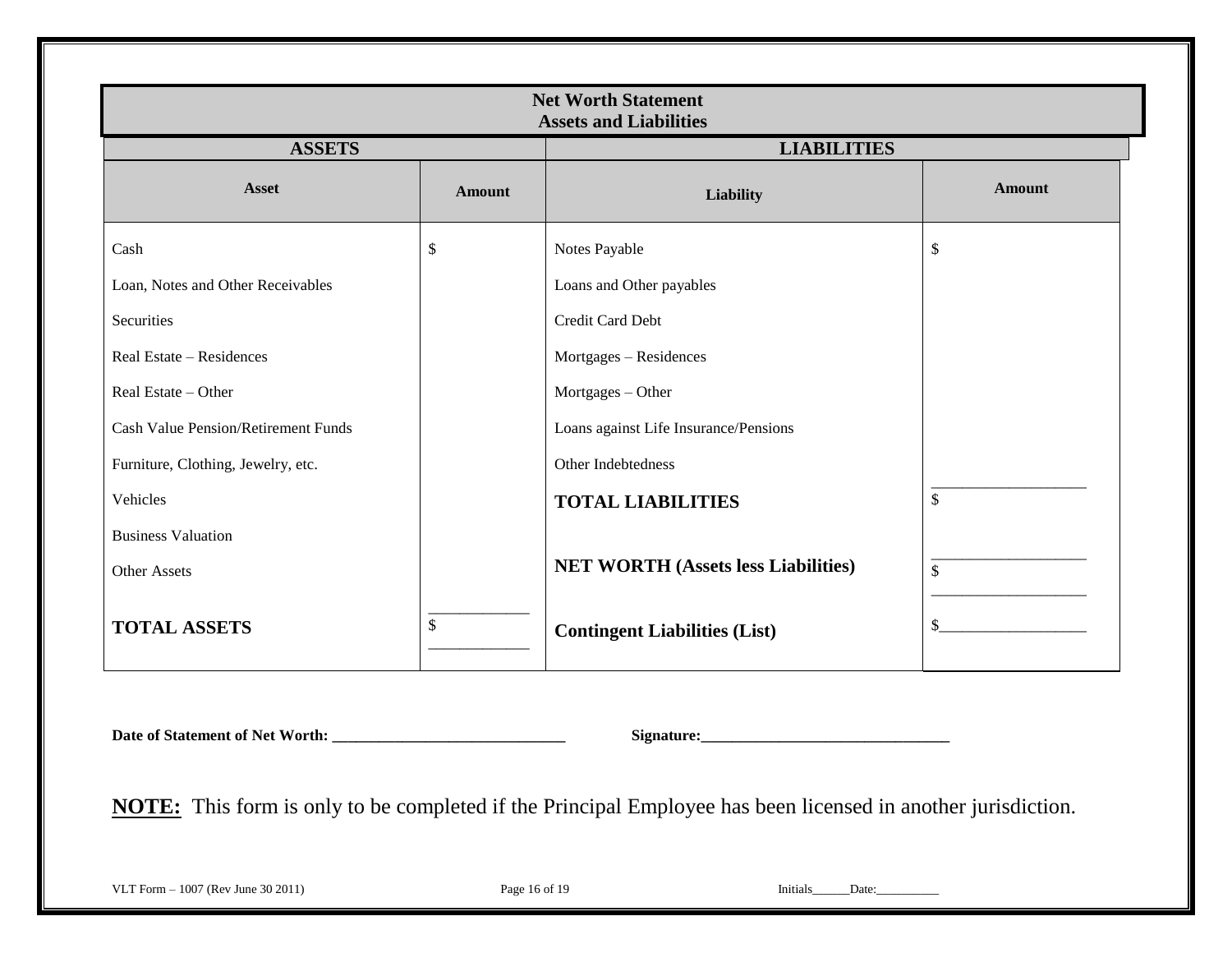# **AUTHORIZATION FOR RELEASE OF INFORMATION**

**TO: \_\_\_\_\_\_\_\_\_\_\_\_\_\_\_\_\_\_\_\_\_\_\_\_\_\_\_\_\_\_\_\_\_\_\_\_\_\_\_\_\_\_\_\_\_\_\_\_\_\_\_\_\_\_\_\_\_\_\_\_\_\_\_\_\_\_\_**

**(To be filled-in by Commission)**

#### **FROM: \_\_\_\_\_\_\_\_\_\_\_\_\_\_\_\_\_\_\_\_\_\_\_\_\_\_\_\_\_\_\_\_\_\_\_\_\_\_\_\_\_\_\_\_\_\_\_\_\_\_\_\_\_\_\_\_\_\_\_\_\_\_\_\_ (Applicant's Printed Name)**

I am an applicant for a video lottery terminal license in the State of Maryland.

The Maryland State Lottery Commission is required by law to conduct an investigation of an applicant for a video lottery terminal license. That investigation requires the Commission to collect and evaluate information about me. I irrevocably give consent to the Maryland State Lottery Commission, the Video Lottery Facility Location Commission, the Maryland State Police, and persons authorized by the Commission, to: (1) verify all information provided in the license application documents; (2) conduct a background investigation of me; and to have access to any and all information that I have provided to any other jurisdiction seeking a similar license in that jurisdiction, as well as the information obtained by that other jurisdiction during the course of any investigation that it may have conducted about me.

By executing this Authorization, I authorize any of the following entities to release to the Commission any and all information about me that the Commission requests: local, State or federal government unit; commercial or business enterprise; non-profit entity; individual; or any other public or private entity. The requested information may be released in written, verbal, electronic, or any other form.

With respect to any claims or liability arising from the release of the requested information to the Commission, I expressly waive, release, discharge and forever hold harmless and agree to indemnify, the unit, entity, or individual that releases information to the Commission under the authority of this Authorization.

A photo, facsimile, or electronic copy of this signed and dated Authorization shall be equally effective as an original.

\_\_\_\_\_\_\_\_\_\_\_\_\_\_\_\_\_\_\_\_\_\_\_\_\_\_\_\_\_\_\_\_\_\_\_\_ \_\_\_\_\_\_\_\_\_\_\_\_\_\_\_\_\_\_\_\_\_\_\_\_\_\_\_\_\_\_\_\_

Signature of Applicant Date

\_\_\_\_\_\_\_\_\_\_\_\_\_\_\_\_\_\_\_\_\_\_\_\_\_\_\_\_\_\_\_\_\_\_\_\_\_\_\_\_\_\_\_ Print Name of Applicant

# **NOTARY**

|      | The undersigned, a Notary Public in and for the County of _______________________                                                               |  |  |  | , certifies that the above named individuals appeared in person, and before me, either known to me |  |               |  |  | in the State of |  |
|------|-------------------------------------------------------------------------------------------------------------------------------------------------|--|--|--|----------------------------------------------------------------------------------------------------|--|---------------|--|--|-----------------|--|
|      | or satisfactorily proven to be the individuals whose name subscribed to the within instrument and signed the Authorization and<br>Notification. |  |  |  |                                                                                                    |  |               |  |  |                 |  |
| This | day of                                                                                                                                          |  |  |  | 20, and to which witness my hand and seal.                                                         |  |               |  |  |                 |  |
|      |                                                                                                                                                 |  |  |  |                                                                                                    |  | Notary Public |  |  |                 |  |

**Stamp or Seal**

 $\overline{\phantom{a}}$  ,  $\overline{\phantom{a}}$  ,  $\overline{\phantom{a}}$  ,  $\overline{\phantom{a}}$  ,  $\overline{\phantom{a}}$  ,  $\overline{\phantom{a}}$  ,  $\overline{\phantom{a}}$  ,  $\overline{\phantom{a}}$  ,  $\overline{\phantom{a}}$  ,  $\overline{\phantom{a}}$  ,  $\overline{\phantom{a}}$  ,  $\overline{\phantom{a}}$  ,  $\overline{\phantom{a}}$  ,  $\overline{\phantom{a}}$  ,  $\overline{\phantom{a}}$  ,  $\overline{\phantom{a}}$ Printed Name

My commission expires \_\_\_\_\_\_\_\_\_\_\_\_\_\_\_\_\_, 20\_\_\_\_

VLT Form – <sup>1007</sup> (Rev June 30 2011) Page 17 of 19 Initials Date: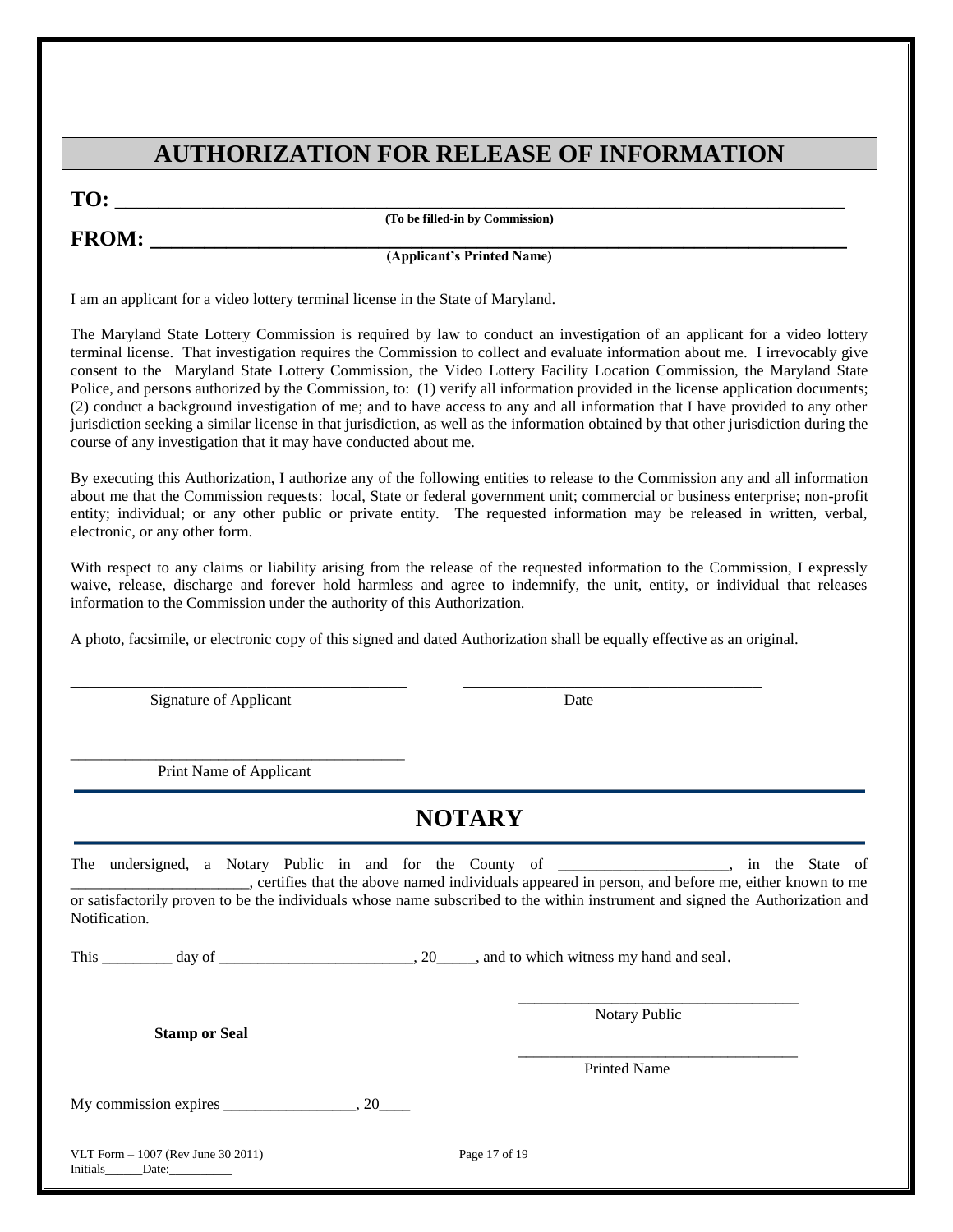# **CERTIFICATION**

 **Certification**: I hereby certify that I am an officer or director of a Publicly Traded Intermediary or Holding Company of a VLT Applicant or Licensee, who is not a member of the audit committee and, am not significantly involved in the affairs of the applicant or licensee. I am aware that false or misleading statements or omitted information will be cause for rejection of this waiver or revocation of the license and I may be subject to criminal penalties.

 **Certification**: I hereby certify that I am an officer or director of a Publicly Traded Intermediary or Holding Company of a licensed manufacturer, licensed supplier or licensed management company and is not significantly involved in the affairs of the licensee. I am aware that false or misleading statements or omitted information will be cause for rejection of this waiver or revocation of the license and I may be subject to criminal penalties.

**Certification**: I hereby certify that I am a Principal Employee of \_\_\_\_\_\_\_\_\_\_\_\_\_\_\_\_\_\_\_\_\_\_ but, I am not assigned to the Business Entity Gaming Operations and my duties do not have an effect on or require contact with slot machines for use or play in Maryland. I am aware that false or misleading statements or omitted information will be cause for rejection of this waiver or revocation of the license and I may be subject to criminal penalties.

**Certification:** I hereby certify that I hold a valid gaming license\* in

I understand that the Commission will contact that state's licensing entity to verify my eligibility for this waiver. I am aware that false or misleading statements or omitted information will be cause for rejection of this waiver or revocation of the license and I may be subject to criminal penalties.

**\****NOTE***:** A complete and unaltered copy of the jurisdictions initial application **must** be attached to this waiver request. Please only attach copies of a jurisdiction who you believe most closely resembles Maryland's comprehensive licensing standards.

| Date                                                                           | Printed Name of Applicant                                                                                                                                                                       |  |  |  |  |  |  |  |
|--------------------------------------------------------------------------------|-------------------------------------------------------------------------------------------------------------------------------------------------------------------------------------------------|--|--|--|--|--|--|--|
| Title                                                                          | Signature                                                                                                                                                                                       |  |  |  |  |  |  |  |
| <b>NOTARY</b>                                                                  |                                                                                                                                                                                                 |  |  |  |  |  |  |  |
| the execution of the foregoing instrument as their own voluntary act and deed. | The undersigned, a Notary Public in and for the County of ___________________, in the State of<br>certifies that the above named individual appeared in person, and before me, and acknowledged |  |  |  |  |  |  |  |
| <b>Stamp or Seal</b><br>My commission expires $\_\_\_\_\_\_\_\_$ , 20          | <b>Notary Public</b><br><b>Printed Name</b>                                                                                                                                                     |  |  |  |  |  |  |  |
| VLT Form $-1007$ (Rev June 30 2011)<br>Initials Date:                          | Page 18 of 19                                                                                                                                                                                   |  |  |  |  |  |  |  |